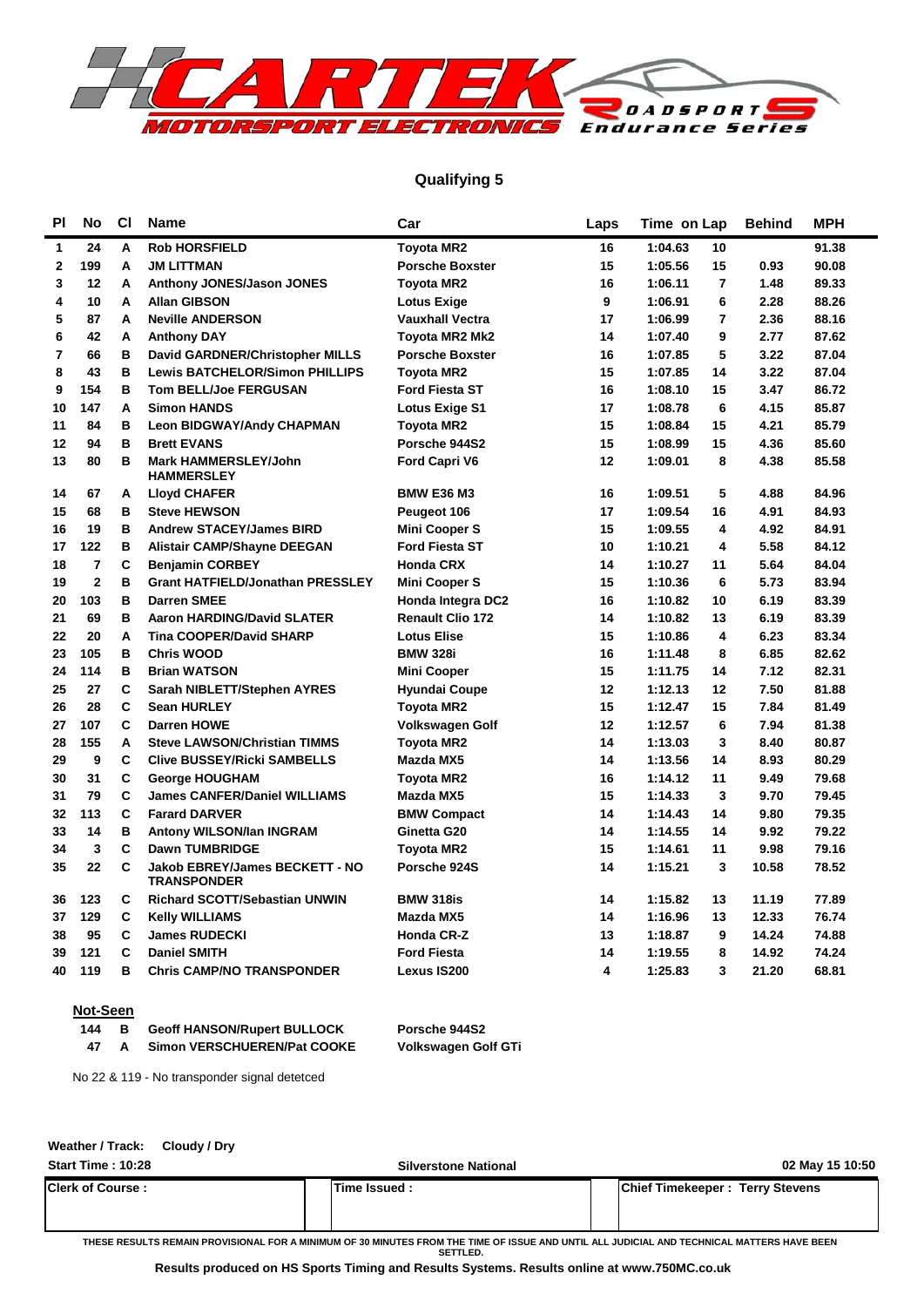### **750MC Cartek Roadsports Series**

### **LAP TIMES - Qualifying 5**

| $\mathbf{2}$            |                | <b>Grant HATFIELD</b>                                                                                                                                                                                                                |                |                            |                         |                |                                    |                         |         |         |                             |
|-------------------------|----------------|--------------------------------------------------------------------------------------------------------------------------------------------------------------------------------------------------------------------------------------|----------------|----------------------------|-------------------------|----------------|------------------------------------|-------------------------|---------|---------|-----------------------------|
|                         | Lap            | $\sim$ 1                                                                                                                                                                                                                             | 2 <sup>7</sup> | 3 <sup>1</sup>             | $\overline{4}$          | 5 <sub>5</sub> | 6                                  | $\overline{\mathbf{7}}$ | 8       | 9       | 10 <sup>°</sup>             |
|                         | $1 \quad$      | 1:16.28                                                                                                                                                                                                                              | 1:12.19        | 1:11.48                    | 1:10.98                 | 1:11.58        | 1:10.36                            | 1:15.89                 | 2:45.02 | 1:13.54 | 1:12.97                     |
|                         | 11             | 1:11.91                                                                                                                                                                                                                              | 1:11.50        | 1:11.70                    | 1:11.35                 | 1:10.61        |                                    |                         |         |         |                             |
| $\mathbf{3}$            |                | <b>Dawn TUMBRIDGE</b>                                                                                                                                                                                                                |                |                            |                         |                |                                    |                         |         |         |                             |
|                         | Lap            | $\blacktriangleleft$                                                                                                                                                                                                                 | $\overline{2}$ | $\mathbf{3}$               | $\overline{\mathbf{4}}$ | 5 <sup>5</sup> | $6^{\circ}$                        | $\overline{7}$          | 8       | 9       | 10                          |
|                         | $1 \quad$      | 1:21.38                                                                                                                                                                                                                              | 1:17.47        | 1:15.73                    | 1:15.06                 | 1:19.70        | 1:15.10                            | 1:15.97                 | 1:19.64 | 1:20.44 | 1:15.41                     |
|                         | 11             | 1:14.61                                                                                                                                                                                                                              | 1:17.65        | 1:16.12                    | 1:17.22                 | 1:16.15        |                                    |                         |         |         |                             |
| $\overline{\mathbf{r}}$ |                | <b>Benjamin CORBEY</b>                                                                                                                                                                                                               |                |                            |                         |                |                                    |                         |         |         |                             |
|                         | Lap            | $\sim$ 1                                                                                                                                                                                                                             | $\overline{2}$ | $\overline{\mathbf{3}}$    | $\overline{\mathbf{4}}$ | 5 <sup>5</sup> | 6                                  | $\overline{7}$          | 8       | 9       | 10                          |
|                         | $1 \quad$      | 1:18.21                                                                                                                                                                                                                              | 1:16.63        | 1:14.04                    | 1:12.74                 | 1:11.62        | 1:11.58                            | 1:11.37                 | 1:11.12 | 1:12.71 | 1:10.37                     |
|                         | 11             | 1:10.27                                                                                                                                                                                                                              | 1:11.36        | 1:28.74                    | 4:16.83                 |                |                                    |                         |         |         |                             |
| 9                       |                | <b>Clive BUSSEY</b>                                                                                                                                                                                                                  |                |                            |                         |                |                                    |                         |         |         |                             |
|                         | Lap            | $\blacktriangleleft$                                                                                                                                                                                                                 | 2 <sup>7</sup> | $\mathbf{3}$               | $\overline{\mathbf{4}}$ | 5 <sup>5</sup> | 6                                  | $\mathbf{7}$            | 8       | 9       | 10 <sub>1</sub>             |
|                         | $1 \quad$      | 1:18.18                                                                                                                                                                                                                              | 1:15.80        | 1:15.19                    | 1:16.58                 | 1:14.56        | 1:27.82                            | 3:06.17                 | 1:19.26 | 1:14.73 | 1:13.82                     |
|                         | 11             | 1:17.37                                                                                                                                                                                                                              | 1:15.00        | 1:14.07                    | 1:13.56                 |                |                                    |                         |         |         |                             |
| 10                      |                | <b>Allan GIBSON</b>                                                                                                                                                                                                                  |                |                            |                         |                |                                    |                         |         |         |                             |
|                         | Lap            | $\sim$ 1                                                                                                                                                                                                                             | 2 <sup>7</sup> | $\overline{\phantom{a}}$ 3 | $\overline{4}$          | $5 -$          | 6                                  | $\overline{7}$          | 8       | 9       | 10 <sub>1</sub>             |
|                         | $1 \quad \Box$ | 1:17.15                                                                                                                                                                                                                              | 1:08.39        | 1:08.66                    | 1:08.69                 | 1:08.17        | 1:06.91                            | 1:07.48                 | 1:07.93 | 1:22.01 |                             |
| 12                      |                | <b>Anthony JONES</b>                                                                                                                                                                                                                 |                |                            |                         |                |                                    |                         |         |         |                             |
|                         | Lap            | $\sim$ 1                                                                                                                                                                                                                             | 2 <sup>1</sup> | 3 <sup>7</sup>             | $\overline{4}$          | 5 <sup>1</sup> | $6^{\circ}$                        | $\overline{7}$          | 8       | 9       | 10 <sup>°</sup>             |
|                         | $1 \quad$      | 1:08.99                                                                                                                                                                                                                              | 1:08.71        | 1:06.80                    | 1:06.93                 | 1:08.04        | 1:06.20                            | 1:06.11                 | 1:08.52 | 1:07.84 | 1:17.98                     |
|                         | 11             | 3:17.02                                                                                                                                                                                                                              | 1:09.34        | 1:09.19                    | 1:07.16                 | 1:06.84        | 1:06.16                            |                         |         |         |                             |
| 14                      |                | <b>Antony WILSON</b>                                                                                                                                                                                                                 |                |                            |                         |                |                                    |                         |         |         |                             |
|                         | Lap            | <b>Contract of the Contract of the Contract of the Contract of the Contract of the Contract of the Contract of the Contract of the Contract of the Contract of the Contract of the Contract of the Contract of the Contract of t</b> | $2^{\circ}$    | $\overline{\mathbf{3}}$    | $\overline{\mathbf{4}}$ | 5 <sup>1</sup> | $6^{\circ}$                        | $\mathbf{7}$            | 8       | 9       | 10                          |
|                         | $1 \quad$      | 1:23.88                                                                                                                                                                                                                              | 1:17.34        | 1:15.84                    | 1:18.74                 | 1:24.92        | 3:14.60                            | 1:34.65                 | 1:17.46 | 1:14.82 | 1:18.93                     |
|                         | 11             | 1:18.23                                                                                                                                                                                                                              | 1:15.02        | 1:15.19                    | 1:14.55                 |                |                                    |                         |         |         |                             |
| 19                      |                | <b>Andrew STACEY</b>                                                                                                                                                                                                                 |                |                            |                         |                |                                    |                         |         |         |                             |
|                         | Lap            | 1 2 3 4 5 6 7 8 9                                                                                                                                                                                                                    |                |                            |                         |                |                                    |                         |         |         | $\sim$ 10                   |
|                         |                | 1   1:14.75   1:11.85                                                                                                                                                                                                                |                | 1:09.91                    | 1:09.55                 |                | 1:11.17  1:18.90  2:49.26  1:14.48 |                         |         | 1:13.02 | 1:12.02                     |
|                         |                | 11  1:14.64  1:13.83                                                                                                                                                                                                                 |                | 1:12.72                    | 1:14.57                 | 1:14.91        |                                    |                         |         |         |                             |
| 20                      |                | <b>Tina COOPER</b>                                                                                                                                                                                                                   |                |                            |                         |                |                                    |                         |         |         |                             |
|                         |                | Lap 1 2 3 4 5 6 7 8 9 10                                                                                                                                                                                                             |                |                            |                         |                |                                    |                         |         |         |                             |
|                         |                | 1   1:14.88                                                                                                                                                                                                                          | 1:12.92        | 1:12.21                    | 1:10.86                 |                | 1:11.00  1:10.89  1:17.07  2:32.67 |                         |         |         | 1:15.21  1:13.37            |
|                         |                | 11  1:16.76                                                                                                                                                                                                                          | 1:18.05        | 1:14.53                    | 1:13.94                 | 1:12.74        |                                    |                         |         |         |                             |
| 22                      |                | <b>Jakob EBREY</b>                                                                                                                                                                                                                   |                |                            |                         |                |                                    |                         |         |         |                             |
|                         | Lap            | $1 \t2 \t3 \t4$                                                                                                                                                                                                                      |                |                            |                         |                | 5 6 7 8 9                          |                         |         |         | $\overline{\phantom{0}}$ 10 |
|                         |                | $1 \t 1:22.13$                                                                                                                                                                                                                       | 1:18.11        | 1:15.21                    | 1:16.20                 | 1:16.21        |                                    |                         |         | 3:08.06 | 1:22.70                     |
|                         | 11             | 1:22.41                                                                                                                                                                                                                              | 1:19.30        | 1:17.39                    | 1:17.55                 |                |                                    |                         |         |         |                             |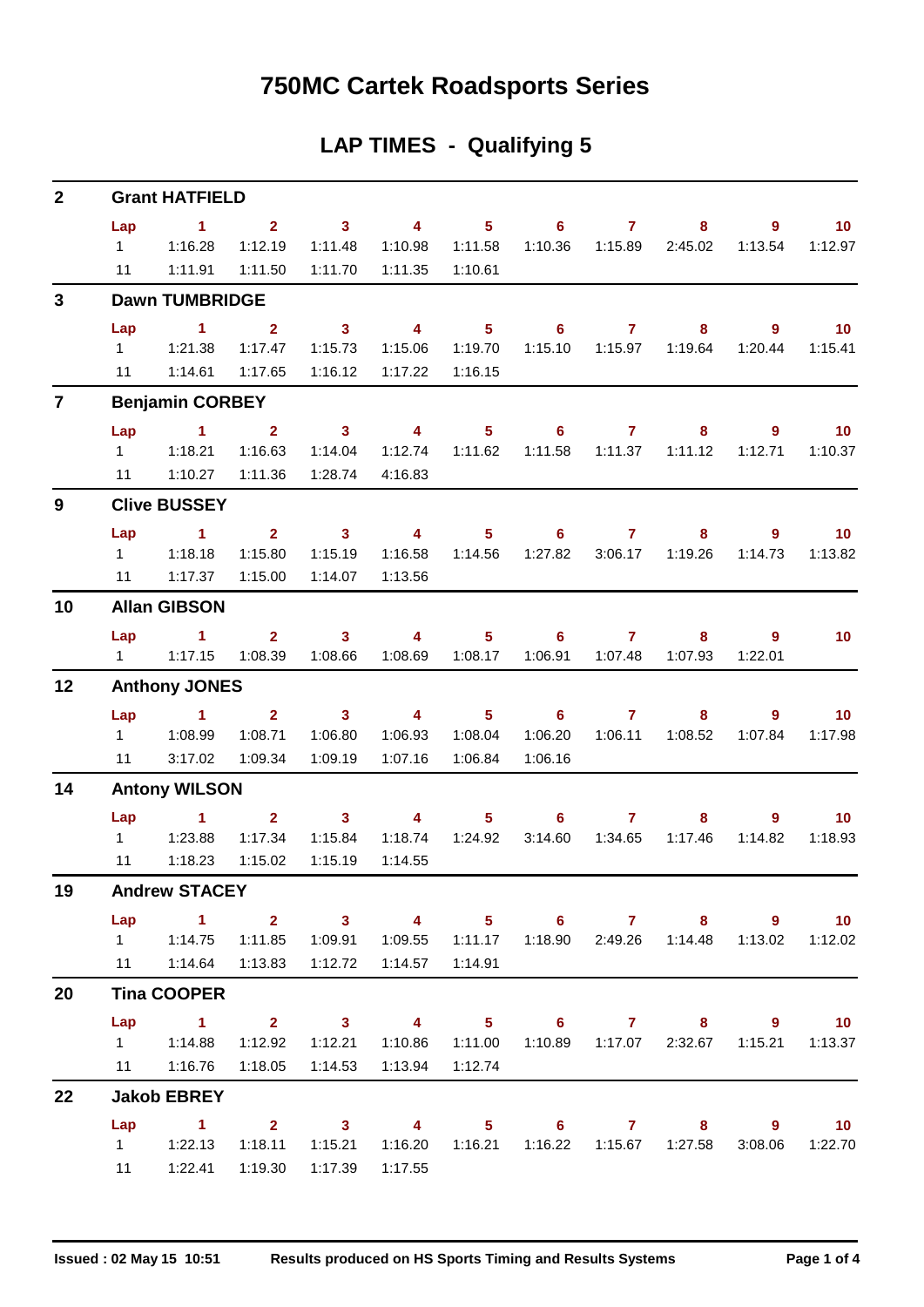| 24 |                | <b>Rob HORSFIELD</b>                                     |                         |                                     |                         |                |                            |                 |                           |              |                   |
|----|----------------|----------------------------------------------------------|-------------------------|-------------------------------------|-------------------------|----------------|----------------------------|-----------------|---------------------------|--------------|-------------------|
|    | Lap            | $\sim$ 1                                                 | $\mathbf{2}$            | $\overline{\mathbf{3}}$             | $\overline{\mathbf{4}}$ |                | $5 \t\t 6$                 | $\overline{7}$  | 8                         | 9            | 10 <sub>1</sub>   |
|    | $1 \quad$      | 1:11.56                                                  | 1:09.71                 | 1:06.46                             | 1:06.11                 | 1:15.00        | 2:16.58                    | 1:06.16         | 1:07.16                   | 1:05.87      | 1:04.63           |
|    | 11             | 1:05.05                                                  | 1:07.75                 | 1:10.39                             | 1:08.84                 | 1:06.91        | 1:05.43                    |                 |                           |              |                   |
| 27 |                | <b>Sarah NIBLETT</b>                                     |                         |                                     |                         |                |                            |                 |                           |              |                   |
|    | Lap            | $\blacktriangleleft$                                     | $2^{\circ}$             | $\mathbf{3}$                        | $\overline{4}$          | 5 <sub>5</sub> | 6                          | $\mathbf{7}$    | 8                         | 9            | 10 <sub>1</sub>   |
|    |                |                                                          | 1:15.27                 | 1:14.96                             |                         |                |                            |                 | 5:21.82                   | 1:15.21      | 1:14.19           |
|    | 11             | 1:12.65                                                  | 1:12.13                 |                                     |                         |                |                            |                 |                           |              |                   |
| 28 |                | <b>Sean HURLEY</b>                                       |                         |                                     |                         |                |                            |                 |                           |              |                   |
|    | Lap            | $\sim$ 1                                                 |                         | $2 \t 3 \t 4$                       |                         |                | $5 \t\t 6 \t\t 7$          |                 | 8                         | 9            | $\overline{10}$   |
|    | $1 \quad \Box$ | 1:19.49                                                  | 1:14.97                 | 1:13.98                             | 1:15.72                 | 1:13.71        |                            | 1:22.75 2:20.22 | 1:14.13                   | 1:13.89      | 1:13.90           |
|    | 11             | 1:26.90                                                  | 1:16.88                 | 1:13.54                             | 1:13.92                 | 1:12.47        |                            |                 |                           |              |                   |
| 31 |                | <b>George HOUGHAM</b>                                    |                         |                                     |                         |                |                            |                 |                           |              |                   |
|    | Lap            | $\blacktriangleleft$                                     | 2 <sup>1</sup>          | $\sim$ 3                            | $\overline{\mathbf{4}}$ | $5 -$          | $\overline{\phantom{a}}$ 6 | 7 <sup>7</sup>  | 8                         | $9^{\circ}$  | 10 <sub>1</sub>   |
|    |                | 1 1:21.16                                                | 1:15.07                 | 1:15.88                             | 1:14.77                 | 1:15.31        | 1:14.66                    |                 |                           | 1:14.58      | 1:14.76           |
|    |                | 11   1:14.12                                             | 1:14.66                 | 1:17.87                             | 1:15.38                 | 1:15.05        | 1:14.89                    |                 |                           |              |                   |
| 42 |                | <b>Anthony DAY</b>                                       |                         |                                     |                         |                |                            |                 |                           |              |                   |
|    | Lap            | $\sim$ $\sim$ 1.400                                      |                         | $2 \qquad \qquad 3 \qquad \qquad 4$ |                         |                | $5 \t\t 6 \t\t 7$          |                 | 8                         | 9            | $\blacksquare$ 10 |
|    |                | 1   1:44.06                                              | 3:44.16                 | 1:07.64                             | 1:08.25                 | 1:09.21        | 1:08.28                    | 1:07.75         | 1:07.88                   | 1:07.40      | 1:10.51           |
|    | 11             | 1:08.95                                                  | 1:10.57                 | 1:08.54                             | 1:16.10                 |                |                            |                 |                           |              |                   |
| 43 |                | <b>Lewis BATCHELOR</b>                                   |                         |                                     |                         |                |                            |                 |                           |              |                   |
|    | Lap            | $\blacktriangleleft$                                     | 2 <sup>2</sup>          | $\sim$ 3                            | $\overline{4}$          |                | $5^{\circ}$                | 6 7             | $8 -$                     | 9            | 10 <sup>°</sup>   |
|    | $1 \quad \Box$ | 1:17.45                                                  | 1:13.84                 | 1:12.73                             | 1:11.35                 | 1:11.38        |                            |                 | 1:11.17  1:09.54  1:08.95 | 1:16.36      | 2:45.98           |
|    | 11             | 1:12.35                                                  | 1:10.82                 | 1:09.33                             | 1:07.85                 | 1:20.69        |                            |                 |                           |              |                   |
| 66 |                | <b>David GARDNER</b>                                     |                         |                                     |                         |                |                            |                 |                           |              |                   |
|    | Lap            | $\blacktriangleleft$                                     | $\mathbf{2}$            | $\overline{\mathbf{3}}$             | $\overline{4}$          |                | $5 \t\t 6 \t\t 7$          |                 | 8                         | 9            | 10 <sup>°</sup>   |
|    | $1 \quad$      | 1:10.29                                                  | 1:09.70                 | 1:09.20                             | 1:08.10                 | 1:07.85        | 1:08.39                    | 1:08.12         | 1:15.01                   | 2:26.17      | 1:09.66           |
|    |                | 11  1:10.64  1:13.05  1:09.40  1:09.15  1:09.67  1:08.92 |                         |                                     |                         |                |                            |                 |                           |              |                   |
| 67 |                | <b>Lloyd CHAFER</b>                                      |                         |                                     |                         |                |                            |                 |                           |              |                   |
|    | Lap            | $\sim$ $\sim$ 1                                          |                         | $2 \t 3 \t 4$                       |                         |                | $5 \t 6 \t 7$              |                 |                           | $8 - 1$      | $9 \t 10$         |
|    |                |                                                          | 1:12.10                 | 1:21.99                             | 1:12.84                 | 1:09.51        | 1:10.43                    |                 |                           | 1:10.75      | 1:09.98           |
|    |                | $11 \t 1:11.12$                                          | 1:12.90                 | 1:57.21                             | 1:13.22  1:11.43        |                | 1:10.01                    |                 |                           |              |                   |
| 68 |                | <b>Steve HEWSON</b>                                      |                         |                                     |                         |                |                            |                 |                           |              |                   |
|    | Lap            | $\sim$ 1                                                 | $\overline{\mathbf{2}}$ | $\sim$ 3                            | $\overline{4}$          | $5 -$          | $\overline{\phantom{a}}$ 6 | $\overline{7}$  | 8                         | $9^{\circ}$  | $\blacksquare$ 10 |
|    |                | 1   1:16.56   1:13.26                                    |                         | 1:11.35                             | 1:10.91                 | 1:11.06        | 1:10.04                    | 1:09.89         | 1:09.67                   | 1:12.07      | 1:13.29           |
|    |                | 11  1:12.04  1:10.52                                     |                         | 1:11.53                             | 1:13.32                 | 1:10.34        | 1:09.54                    | 1:10.15         |                           |              |                   |
| 69 |                | <b>Aaron HARDING</b>                                     |                         |                                     |                         |                |                            |                 |                           |              |                   |
|    | Lap            | $\sim$ 1 $\sim$ 2                                        |                         | $3 \t 4$                            |                         |                |                            |                 |                           | 5 6 7 8 9 10 |                   |
|    | $1 \quad \Box$ | 1:17.35                                                  | 1:14.61                 | 1:11.99                             | 1:12.76                 | 1:10.94        |                            |                 | 1:12.04  1:11.40  1:21.95 | 3:10.82      | 1:12.84           |
|    |                | 11 1:11.99                                               | 1:11.93                 | 1:10.82                             | 1:11.61                 |                |                            |                 |                           |              |                   |
| 79 |                | <b>James CANFER</b>                                      |                         |                                     |                         |                |                            |                 |                           |              |                   |
|    | Lap            | $\sim$ 1                                                 | $\mathbf{2}$            | $\overline{\mathbf{3}}$             | $\overline{4}$          |                | $5 \t\t 6 \t\t 7$          |                 |                           | $8 - 1$<br>9 | 10                |
|    |                |                                                          |                         | 1:14.33                             |                         |                |                            |                 | 2:25.36  1:15.89  1:15.72 |              | 1:16.79  1:17.35  |
|    | 11             | 1:17.14                                                  | 1:19.75                 | 1:15.61                             | 1:14.98                 | 1:14.79        |                            |                 |                           |              |                   |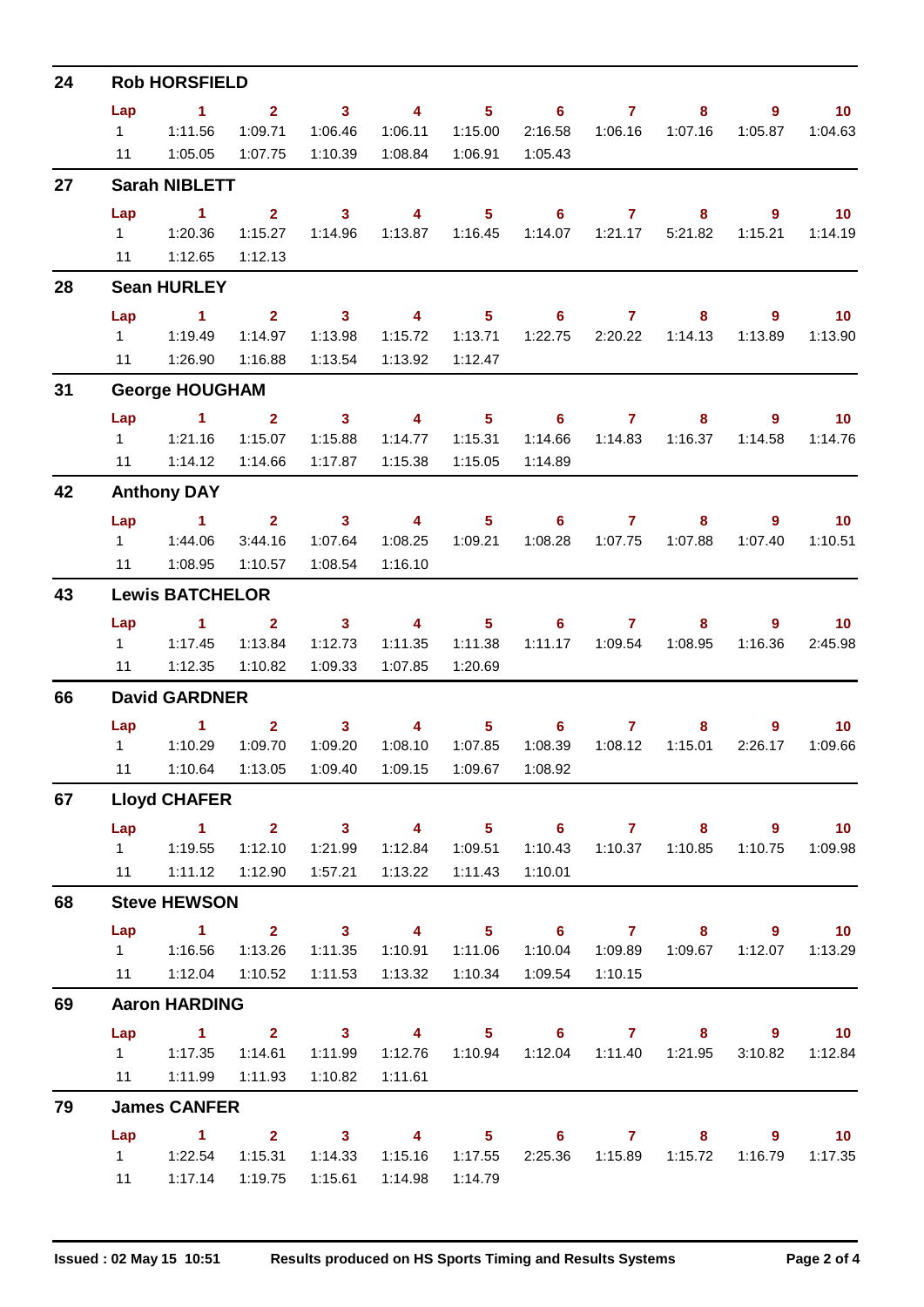| 80  | <b>Mark HAMMERSLEY</b> |                                                                                                       |                         |                         |                                                                                 |                            |                                                               |                  |                           |                |                   |  |  |
|-----|------------------------|-------------------------------------------------------------------------------------------------------|-------------------------|-------------------------|---------------------------------------------------------------------------------|----------------------------|---------------------------------------------------------------|------------------|---------------------------|----------------|-------------------|--|--|
|     | Lap                    | $\sim$ 1                                                                                              | $\sim$ 2                |                         | $3 \t 4$                                                                        |                            | $5 \t\t 6 \t\t 7$                                             |                  | 8                         |                | $\blacksquare$ 10 |  |  |
|     |                        | $1 \t 1:12.17$                                                                                        | 1:13.64                 |                         | 1:21.90  2:39.37  1:09.29                                                       |                            |                                                               |                  | 1:10.86  1:11.39  1:09.01 | 1:10.28        | 1:09.76           |  |  |
|     | 11                     | 1:11.19                                                                                               | 1:23.21                 |                         |                                                                                 |                            |                                                               |                  |                           |                |                   |  |  |
| 84  |                        | <b>Leon BIDGWAY</b>                                                                                   |                         |                         |                                                                                 |                            |                                                               |                  |                           |                |                   |  |  |
|     | Lap                    | $\sim$ 1                                                                                              | $\overline{\mathbf{2}}$ | $\overline{\mathbf{3}}$ | $\overline{\mathbf{4}}$                                                         | $\overline{\phantom{0}}$ 5 |                                                               | $6\qquad 7$      | 8                         | 9              | $\overline{10}$   |  |  |
|     |                        |                                                                                                       | 1:15.44                 | 1:14.01                 |                                                                                 |                            | 1:13.04  1:13.41  1:12.73  1:12.54  1:17.69                   |                  |                           |                | 3:00.63 1:10.09   |  |  |
|     |                        | 11  1:11.05                                                                                           | 1:09.84                 | 1:09.30                 | 1:08.95                                                                         | 1:08.84                    |                                                               |                  |                           |                |                   |  |  |
| 87  |                        | <b>Neville ANDERSON</b>                                                                               |                         |                         |                                                                                 |                            |                                                               |                  |                           |                |                   |  |  |
|     | Lap                    | $\overline{1}$ $\overline{2}$                                                                         |                         |                         | 3 4 5 6 7 8 9                                                                   |                            |                                                               |                  |                           |                | $\overline{10}$   |  |  |
|     |                        | 1 1:13.85                                                                                             | 1:09.67                 | 1:09.56                 | 1:09.30                                                                         | 1:08.35                    |                                                               | 1:07.97  1:06.99 | 1:07.54                   | 1:07.70        | 1:07.62           |  |  |
|     |                        | 11   1:07.79                                                                                          |                         |                         | 1:11.13  1:09.96                                                                |                            |                                                               | 1:08.32  1:08.52 |                           |                |                   |  |  |
| 94  |                        | <b>Brett EVANS</b>                                                                                    |                         |                         |                                                                                 |                            |                                                               |                  |                           |                |                   |  |  |
|     | Lap                    | $\sim$ 1                                                                                              | $\overline{\mathbf{2}}$ | $\overline{\mathbf{3}}$ | $\overline{\mathbf{4}}$                                                         | $\overline{\phantom{1}}$ 5 |                                                               | $6\qquad 7$      | 8                         | $\overline{9}$ | $\overline{10}$   |  |  |
|     |                        | 1 1:24.19                                                                                             | 1:12.40                 | 1:09.73                 |                                                                                 |                            |                                                               |                  | 1:14.13  1:10.39  1:09.47 |                | 1:10.13  1:10.14  |  |  |
|     |                        | 11 1:10.20                                                                                            | 1:21.22                 | 2:23.08                 | 1:09.75                                                                         | 1:08.99                    |                                                               |                  |                           |                |                   |  |  |
| 95  |                        | <b>James RUDECKI</b>                                                                                  |                         |                         |                                                                                 |                            |                                                               |                  |                           |                |                   |  |  |
|     |                        | Lap 1 2 3 4 5 6 7 8 9 10                                                                              |                         |                         |                                                                                 |                            |                                                               |                  |                           |                |                   |  |  |
|     |                        |                                                                                                       | 1:22.85                 | 1:20.92                 |                                                                                 | 1:20.03  1:19.94           |                                                               |                  | 1:19.89  1:19.65  1:19.30 | 1:18.87        | 1:21.26           |  |  |
|     |                        | 11 1:18.99                                                                                            | 1:29.39                 | 3:02.83                 |                                                                                 |                            |                                                               |                  |                           |                |                   |  |  |
| 103 |                        | <b>Darren SMEE</b>                                                                                    |                         |                         |                                                                                 |                            |                                                               |                  |                           |                |                   |  |  |
|     | Lap                    | $\sim$ 1.1                                                                                            |                         | $2 \t 3$                | $\sim$ 4                                                                        |                            | $5 \t\t 6 \t\t 7$                                             |                  |                           | $9^{\circ}$    | 10 <sub>1</sub>   |  |  |
|     |                        |                                                                                                       | 1:11.85                 | 1:10.96                 |                                                                                 |                            |                                                               |                  | 1:11.80  1:12.10  1:11.11 | 1:11.06        | 1:10.82           |  |  |
|     |                        | 11   1:13.44                                                                                          | 1:12.16                 | 1:13.26                 | 1:11.31                                                                         | 1:11.43                    | 1:11.62                                                       |                  |                           |                |                   |  |  |
| 105 |                        | <b>Chris WOOD</b>                                                                                     |                         |                         |                                                                                 |                            |                                                               |                  |                           |                |                   |  |  |
|     |                        | $Lap$ 1                                                                                               |                         |                         | $2 \qquad 3 \qquad 4 \qquad 5 \qquad 6 \qquad 7$                                |                            |                                                               |                  | 8                         | 9              | $\sim$ 10         |  |  |
|     |                        | 1 1:21.82                                                                                             | 1:14.71                 | 1:13.19                 |                                                                                 |                            |                                                               |                  | 1:12.27  1:11.60  1:11.48 | 1:12.26        | 1:12.61           |  |  |
|     |                        | 11  1:12.69  1:13.36  1:12.38  1:12.98  1:12.16  1:11.70                                              |                         |                         |                                                                                 |                            |                                                               |                  |                           |                |                   |  |  |
| 107 |                        | <b>Darren HOWE</b>                                                                                    |                         |                         |                                                                                 |                            |                                                               |                  |                           |                |                   |  |  |
|     |                        | Lap 1 2 3 4 5 6 7 8 9 10                                                                              |                         |                         |                                                                                 |                            |                                                               |                  |                           |                |                   |  |  |
|     |                        | 1   1:25.48   1:19.61   1:16.02   1:14.09   1:13.67   1:12.57   1:12.59   1:14.42   1:15.09   1:13.82 |                         |                         |                                                                                 |                            |                                                               |                  |                           |                |                   |  |  |
|     |                        | 11  1:14.89  1:26.70                                                                                  |                         |                         |                                                                                 |                            |                                                               |                  |                           |                |                   |  |  |
| 113 |                        | <b>Farard DARVER</b>                                                                                  |                         |                         |                                                                                 |                            |                                                               |                  |                           |                |                   |  |  |
|     |                        | Lap 1 2 3 4 5 6 7 8 9 10                                                                              |                         |                         |                                                                                 |                            |                                                               |                  |                           |                |                   |  |  |
|     |                        | $1 \t 1:25.22$                                                                                        |                         |                         | 1:17.83  1:16.05  1:14.76  1:16.41  1:14.94  1:15.96  1:16.22  1:14.61  1:21.90 |                            |                                                               |                  |                           |                |                   |  |  |
|     |                        | 11 2:38.70 1:15.81 1:14.44 1:14.43                                                                    |                         |                         |                                                                                 |                            |                                                               |                  |                           |                |                   |  |  |
| 114 |                        | <b>Brian WATSON</b>                                                                                   |                         |                         |                                                                                 |                            |                                                               |                  |                           |                |                   |  |  |
|     |                        | Lap 1 2 3 4 5 6 7 8 9 10                                                                              |                         |                         |                                                                                 |                            |                                                               |                  |                           |                |                   |  |  |
|     |                        |                                                                                                       |                         |                         |                                                                                 |                            | 1:14.56  1:13.83  1:14.46  1:12.44  1:12.55  1:13.57  1:29.43 |                  |                           |                |                   |  |  |
|     |                        | 11  1:17.54  1:15.87  1:13.69  1:11.75  1:11.94                                                       |                         |                         |                                                                                 |                            |                                                               |                  |                           |                |                   |  |  |
| 119 |                        | <b>Chris CAMP</b>                                                                                     |                         |                         |                                                                                 |                            |                                                               |                  |                           |                |                   |  |  |
|     |                        | Lap 1 2 3 4 5 6 7 8                                                                                   |                         |                         |                                                                                 |                            |                                                               |                  |                           | 9              | $\blacksquare$ 10 |  |  |
|     |                        | 1   1:31.31   1:27.03   1:25.83   1:35.38                                                             |                         |                         |                                                                                 |                            |                                                               |                  |                           |                |                   |  |  |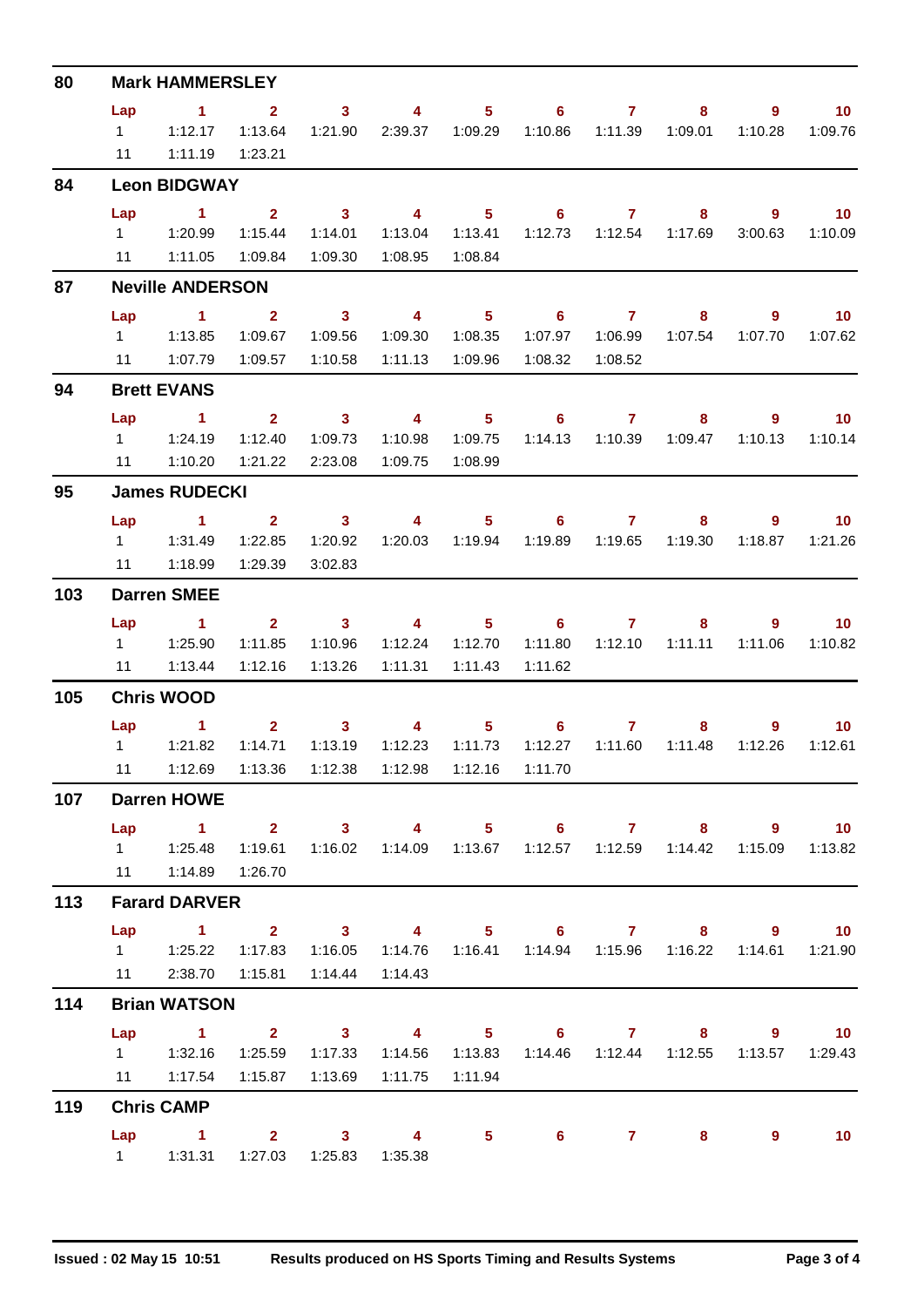| 121 | <b>Daniel SMITH</b> |                                                                                               |                         |                         |                         |                  |                                             |                     |                           |                |                                       |  |  |  |
|-----|---------------------|-----------------------------------------------------------------------------------------------|-------------------------|-------------------------|-------------------------|------------------|---------------------------------------------|---------------------|---------------------------|----------------|---------------------------------------|--|--|--|
|     | Lap                 | $\sim$ 1                                                                                      | $\overline{\mathbf{2}}$ | $\overline{\mathbf{3}}$ | $\overline{4}$          | $5 -$            | $\overline{\phantom{0}}$ 6                  | $\overline{7}$      | 8                         | $9^{\circ}$    | 10 <sub>1</sub>                       |  |  |  |
|     |                     |                                                                                               | 1:25.61                 | 1:27.39                 |                         |                  | 1:27.91  1:23.83  1:22.28  1:20.66  1:19.55 |                     |                           | 1:24.08        | 1:24.57                               |  |  |  |
|     |                     | 11   1:27.43                                                                                  | 1:21.48                 | 1:22.12                 | 1:19.70                 |                  |                                             |                     |                           |                |                                       |  |  |  |
| 122 |                     | <b>Alistair CAMP</b>                                                                          |                         |                         |                         |                  |                                             |                     |                           |                |                                       |  |  |  |
|     | Lap                 | $\sim$ 1<br>1   1:16.49   1:12.20   1:11.68   1:10.21   1:10.35   1:55.31   8:25.98   1:21.45 | $\mathbf{2}$            | $\overline{3}$ 4        |                         | $5 -$            |                                             | $\overline{6}$ 7    | 8                         | 9              | $\blacksquare$ 10<br>1:19.78  1:19.88 |  |  |  |
| 123 |                     | <b>Richard SCOTT</b>                                                                          |                         |                         |                         |                  |                                             |                     |                           |                |                                       |  |  |  |
|     | Lap                 | $\sim$ 1.000 $\sim$ 1.000 $\sim$ 1.000 $\sim$                                                 | $2^{\circ}$             | $\overline{\mathbf{3}}$ | $\overline{\mathbf{4}}$ | $5 -$            | $\overline{\phantom{a}}$ 6                  | $\overline{7}$      | 8                         | 9 <sup>°</sup> | $\overline{10}$                       |  |  |  |
|     |                     |                                                                                               | 1:20.11                 | 1:18.96                 | 1:19.14                 | 1:25.26          |                                             | 2:45.16 1:17.53     | 1:17.12                   | 1:17.76        | 1:21.49                               |  |  |  |
|     |                     | 11   1:17.61                                                                                  | 1:17.61                 | 1:15.82                 | 1:17.14                 |                  |                                             |                     |                           |                |                                       |  |  |  |
| 129 |                     | <b>Kelly WILLIAMS</b>                                                                         |                         |                         |                         |                  |                                             |                     |                           |                |                                       |  |  |  |
|     |                     | Lap 1 2 3 4                                                                                   |                         |                         |                         |                  | $5 \t\t 6 \t\t 7$                           |                     | 8                         | $9^{\circ}$    | $\blacksquare$ 10                     |  |  |  |
|     |                     | 1.31.22                                                                                       | 1:26.91                 | 1:22.64                 | 1:26.28                 |                  | 1:23.15  1:21.78  1:23.44  1:23.19          |                     |                           |                | $1:18.27$ $1:22.02$                   |  |  |  |
|     | 11                  | 1:22.51                                                                                       | 1:20.06                 | 1:16.96                 | 1:18.32                 |                  |                                             |                     |                           |                |                                       |  |  |  |
| 147 |                     | <b>Simon HANDS</b>                                                                            |                         |                         |                         |                  |                                             |                     |                           |                |                                       |  |  |  |
|     | Lap                 | $1 \t2 \t3 \t4$                                                                               |                         |                         |                         |                  | $5 \t\t 6 \t\t 7$                           |                     |                           | 9<br>$8 - 1$   | $\overline{10}$                       |  |  |  |
|     | $1 \quad$           | 1:11.43                                                                                       | 1:11.33                 | 1:10.43                 | 1:09.57                 | 1:10.03          | 1:08.78                                     | 1:10.25             | 1:08.87                   | 1:09.38        | 1:08.88                               |  |  |  |
|     | 11                  | 1:08.99                                                                                       | 1:10.12                 | 1:11.90                 | 1:12.89                 | 1:09.78          | 1:11.71                                     | 1:09.03             |                           |                |                                       |  |  |  |
| 154 |                     | <b>Tom BELL</b>                                                                               |                         |                         |                         |                  |                                             |                     |                           |                |                                       |  |  |  |
|     |                     | $\mathsf{Lap}$ 1                                                                              |                         |                         | $2 \t3 \t4$             | $\sim$ 5 $\sim$  |                                             | $6\qquad 7$         | 8                         | 9              | $\blacksquare$ 10                     |  |  |  |
|     |                     | $1 \quad 1:14.52$                                                                             | 1:10.09                 | 1:09.82                 | 1:08.44                 | 1:08.12          | 1:08.41                                     |                     |                           | 3:04.62        | 1:10.28                               |  |  |  |
|     |                     | 11 1:09.53                                                                                    | 1:10.55                 | 1:08.47                 | 1:08.30  1:08.10        |                  | 1:08.86                                     |                     |                           |                |                                       |  |  |  |
| 155 |                     | <b>Steve LAWSON</b>                                                                           |                         |                         |                         |                  |                                             |                     |                           |                |                                       |  |  |  |
|     |                     | Lap 1 2 3 4                                                                                   |                         |                         |                         | $5 -$            |                                             | $6\qquad 7$         | 8                         | $9^{\circ}$    | $\blacksquare$ 10                     |  |  |  |
|     | $1 \quad$           | 1:18.20                                                                                       | 1:15.23                 | 1:13.03                 |                         |                  | 3:17.36                                     |                     | 1:21.58  1:21.27          | 1:21.73        | 1:22.51                               |  |  |  |
|     | 11                  | 1:23.08                                                                                       | 1:21.08                 | 1:18.52                 | 1:22.83                 |                  |                                             |                     |                           |                |                                       |  |  |  |
| 199 |                     | <b>JM LITTMAN</b>                                                                             |                         |                         |                         |                  |                                             |                     |                           |                |                                       |  |  |  |
|     | Lap                 | $\sim$ $-1$                                                                                   | $2^{\circ}$             | $\sim$ 3                | $\overline{4}$          | $5 -$            |                                             | $6 \qquad \qquad 7$ | 8                         |                | $9^{\circ}$<br>10 <sup>°</sup>        |  |  |  |
|     |                     | 1 1:13.49                                                                                     | 1:09.09                 | 1:06.91                 |                         | 1:08.20  1:07.66 |                                             |                     | 1:08.74  1:05.64  1:06.24 | 1:16.34        | 3:04.87                               |  |  |  |
|     | 11                  | 1:08.96                                                                                       | 1:26.00                 | 2:09.68                 | 1:05.61                 | 1:05.56          |                                             |                     |                           |                |                                       |  |  |  |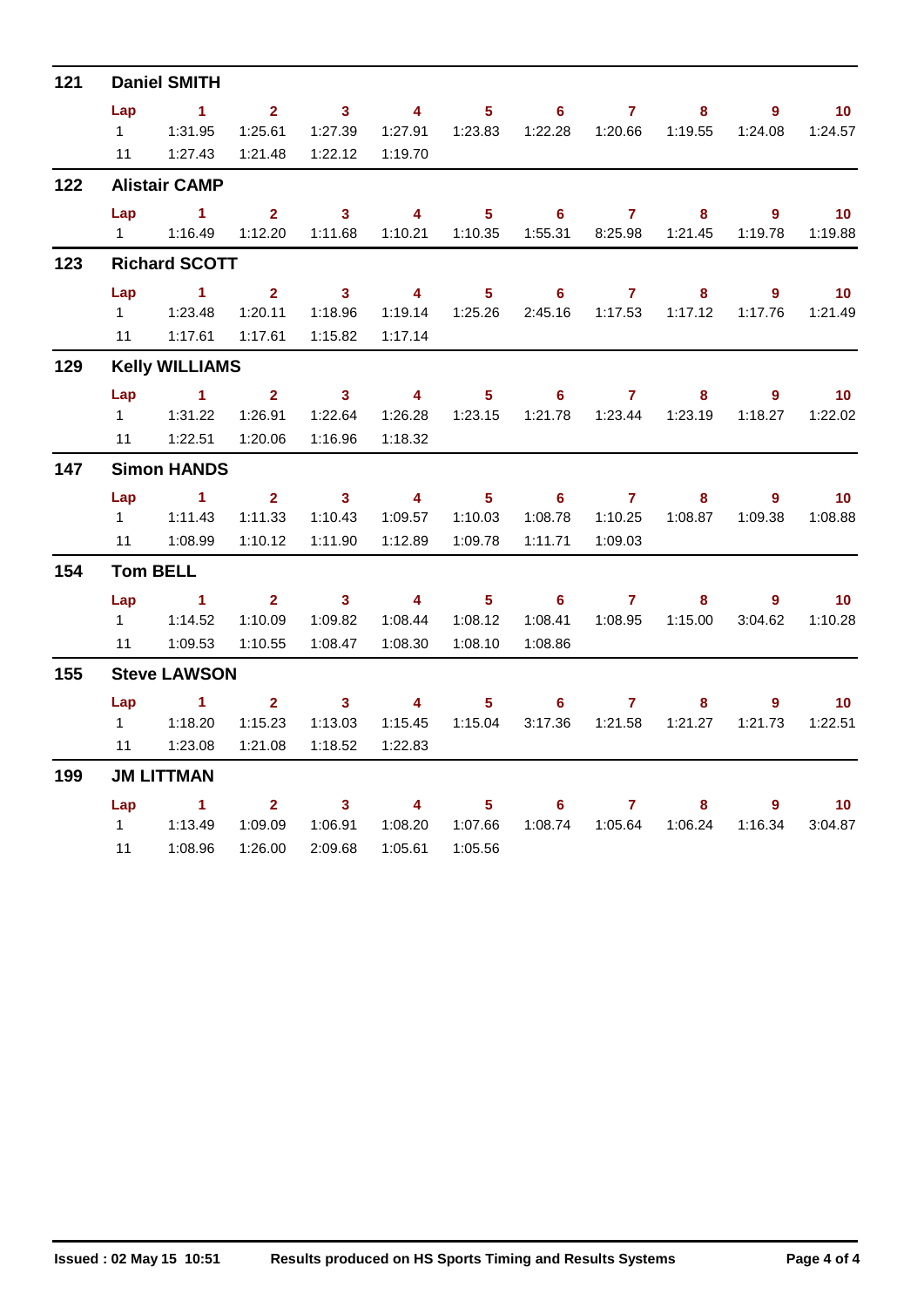# TE GR



**Race 6**

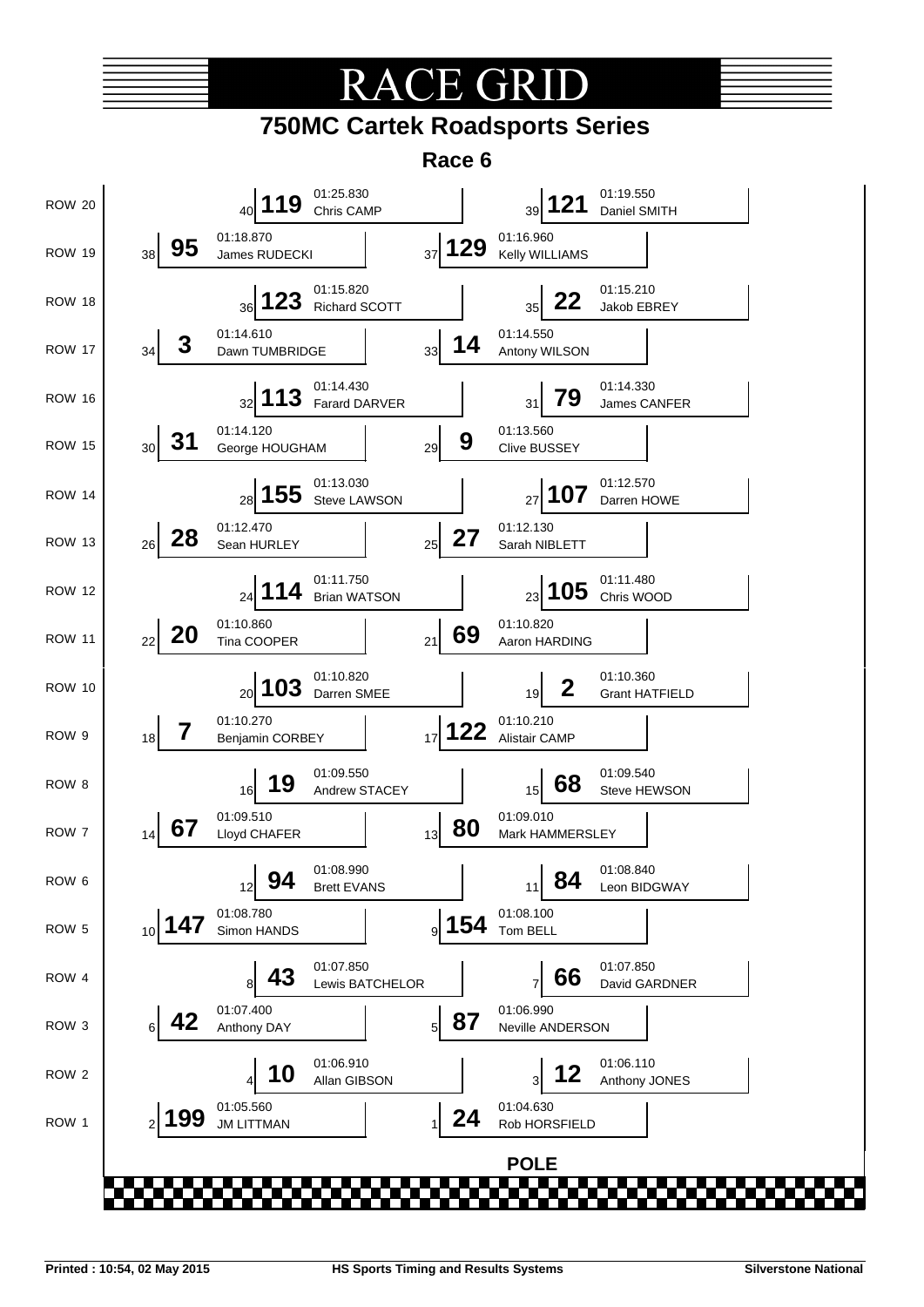

#### **Provisional Results - Race 6**

| PI | No             | <b>CI</b> | Name                                                | Car                      |    | <b>Time</b> | Behind | MPH   | <b>Best Lap on</b> |    | <b>MPH</b> |
|----|----------------|-----------|-----------------------------------------------------|--------------------------|----|-------------|--------|-------|--------------------|----|------------|
| 1  | 24             | A         | <b>Rob HORSFIELD</b>                                | <b>Toyota MR2</b>        | 39 | 45:08.24    |        | 85.05 | 1:05.27            | 3  | 90.48      |
| 2  | 12             | A         | <b>Anthony JONES/Jason</b><br><b>JONES</b>          | <b>Toyota MR2</b>        | 39 | 45:35.78    | 27.54  |       | 84.19 1:06.42      | 37 | 88.92      |
| 3  | 43             | в         | <b>Lewis BATCHELOR/Simon</b><br><b>PHILLIPS</b>     | Toyota MR2               | 39 | 45:59.17    | 50.93  |       | 83.48 1:06.96      | 33 | 88.20      |
| 4  | 154            | в         | <b>Tom BELL/Joe FERGUSAN</b>                        | <b>Ford Fiesta ST</b>    | 39 | 46:03.64    | 55.40  |       | 83.34 1:07.39      | 30 | 87.64      |
| 5  | 10             | A         | <b>Allan GIBSON</b>                                 | <b>Lotus Exige</b>       | 38 | 45:20.49    | 1 Lap  |       | 82.49 1:07.38      | 31 | 87.65      |
| 6  | 66             | в         | David<br><b>GARDNER/Christopher</b><br><b>MILLS</b> | <b>Porsche Boxster</b>   | 38 | 45:38.66    | 1 Lap  |       | 81.95 1:07.52      | 4  | 87.47      |
| 7  | 67             | A         | <b>Lloyd CHAFER</b>                                 | <b>BMW E36 M3</b>        | 38 | 45:59.39    | 1 Lap  |       | 81.33 1:08.07      | 25 | 86.76      |
| 8  | 147            | A         | <b>Simon HANDS</b>                                  | Lotus Exige S1           | 38 | 46:00.00    | 1 Lap  |       | 81.31 1:08.03      | 27 | 86.81      |
| 9  | 68             | в         | <b>Steve HEWSON</b>                                 | Peugeot 106              | 37 | 45:12.40    | 2 Laps |       | 80.56 1:09.79      | 11 | 84.62      |
| 10 | 84             | в         | <b>Leon BIDGWAY/Andy</b><br><b>CHAPMAN</b>          | <b>Toyota MR2</b>        | 37 | 45:23.71    | 2 Laps |       | 80.23 1:08.60      | 32 | 86.09      |
| 11 | 69             | в         | <b>Aaron HARDING/David</b><br><b>SLATER</b>         | <b>Renault Clio 172</b>  | 37 | 45:36.15    | 2 Laps |       | 79.86 1:10.19      | 29 | 84.14      |
| 12 | 103            | в         | <b>Darren SMEE</b>                                  | <b>Honda Integra DC2</b> | 37 | 45:51.47    | 2 Laps |       | 79.42 1:10.53      | 33 | 83.73      |
| 13 | 19             | в         | <b>Andrew STACEY/James</b><br><b>BIRD</b>           | <b>Mini Cooper S</b>     | 37 | 45:52.26    | 2 Laps |       | 79.39 1:09.89      | 30 | 84.50      |
| 14 | 105            | в         | <b>Chris WOOD</b>                                   | <b>BMW 328i</b>          | 37 | 46:03.62    | 2 Laps |       | 79.07 1:10.82      | 28 | 83.39      |
| 15 | 107            | C         | <b>Darren HOWE</b>                                  | <b>Volkswagen Golf</b>   | 37 | 46:14.51    | 2 Laps |       | 78.76 1:11.07      | 34 | 83.10      |
| 16 | $\overline{7}$ | C         | <b>Benjamin CORBEY</b>                              | <b>Honda CRX</b>         | 36 | 45:20.49    | 3 Laps |       | 78.15 1:10.90      | 9  | 83.30      |
| 17 | 114            | в         | <b>Brian WATSON</b>                                 | <b>Mini Cooper</b>       | 36 | 45:35.50    | 3 Laps |       | 77.72 1:11.65      | 29 | 82.43      |
| 18 | 87             | A         | <b>Neville ANDERSON</b>                             | <b>Vauxhall Vectra</b>   | 36 | 45:36.67    | 3 Laps |       | 77.69 1:06.15      | 35 | 89.28      |
| 19 | 27             | С         | Sarah NIBLETT/Stephen<br><b>AYRES</b>               | <b>Hyundai Coupe</b>     | 36 | 45:48.95    | 3 Laps |       | 77.34 1:11.89      | 35 | 82.15      |
| 20 | 28             | С         | <b>Sean HURLEY</b>                                  | Toyota MR2               | 36 | 46:01.48    | 3 Laps |       | 76.99 1:12.40      | 27 | 81.57      |
| 21 | 14             | в         | Antony WILSON/Ian INGRAM                            | Ginetta G20              | 36 | 46:15.39    | 3 Laps |       | 76.61 1:12.33      | 6  | 81.65      |
| 22 | 20             | A         | <b>Tina COOPER/David SHARP</b>                      | <b>Lotus Elise</b>       | 36 | 46:17.67    | 3 Laps |       | 76.54 1:12.06      | 5  | 81.96      |
| 23 | 9              | C         | <b>Clive BUSSEY/Ricki</b><br><b>SAMBELLS</b>        | Mazda MX5                | 35 | 45:11.32    | 4 Laps |       | 76.24 1:12.81      | 13 | 81.11      |
| 24 | 2              | в         | <b>Grant HATFIELD/Jonathan</b><br><b>PRESSLEY</b>   | <b>Mini Cooper S</b>     | 35 | 45:14.47    | 4 Laps |       | 76.15 1:10.10      | 32 | 84.25      |
| 25 | 123            | С         | <b>Richard SCOTT/Sebastian</b><br><b>UNWIN</b>      | <b>BMW 318is</b>         | 35 | 45:35.31    | 4 Laps |       | 75.57 1:12.58      | 33 | 81.37      |
| 26 | 113            | С         | <b>Farard DARVER</b>                                | <b>BMW Compact</b>       | 35 | 45:38.06    | 4 Laps |       | 75.49 1:14.00      | 18 | 79.81      |
| 27 | 3              | C         | <b>Dawn TUMBRIDGE</b>                               | Toyota MR2               | 35 | 45:39.18    | 4 Laps |       | 75.46 1:13.85      | 16 | 79.97      |
| 28 | 119            | в         | <b>Chris CAMP</b>                                   | Lexus IS200              | 35 | 45:50.78    | 4 Laps |       | 75.14 1:13.98      | 12 | 79.83      |
| 29 | 31             | C         | <b>George HOUGHAM</b>                               | Toyota MR2               | 35 | 45:53.43    | 4 Laps |       | 75.07 1:14.33      | 26 | 79.45      |
| 30 | 79             | C         | <b>James CANFER/Daniel</b><br><b>WILLIAMS</b>       | Mazda MX5                | 35 | 46:12.55    | 4 Laps |       | 74.55 1:14.80      | 5  | 78.95      |
| 31 | 22             | С         | <b>Jakob EBREY/James</b><br><b>BECKETT</b>          | Porsche 924S             | 35 | 46:23.35    | 4 Laps |       | 74.26 1:14.42      | 25 | 79.36      |
| 32 | 155            | A         | <b>Steve LAWSON/Christian</b><br>TIMMS              | <b>Toyota MR2</b>        | 34 | 45:32.37    | 5 Laps |       | 73.49 1:12.18      | 5  | 81.82      |
| 33 | 95             | С         | <b>James RUDECKI</b>                                | Honda CR-Z               | 34 | 46:21.16    | 5 Laps |       | 72.20 1:16.87      | 25 | 76.83      |
| 34 | 129            | C         | <b>Kelly WILLIAMS</b>                               | Mazda MX5                | 34 | 46:24.08    | 5 Laps |       | 72.12 1:16.40      | 28 | 77.30      |
| 35 | 121            | C         | <b>Daniel SMITH</b>                                 | <b>Ford Fiesta</b>       | 33 | 45:27.80    | 6 Laps |       | 71.45 1:16.75      | 9  | 76.95      |
| 36 | 122            | в         | <b>Alistair CAMP/Shayne</b><br><b>DEEGAN</b>        | <b>Ford Fiesta ST</b>    | 32 | 42:22.84    | 7 Laps |       | 74.32 1:09.59      | 8  | 84.87      |

**Weather / Track:** Cloudy / Dry

| <b>Start Time: 15:01</b> | <b>Silverstone National</b> | 02 May 15 15:56                        |
|--------------------------|-----------------------------|----------------------------------------|
| <b>Clerk of Course :</b> | lTime Issued :              | <b>Chief Timekeeper: Terry Stevens</b> |
|                          |                             |                                        |

**THESE RESULTS REMAIN PROVISIONAL FOR A MINIMUM OF 30 MINUTES FROM THE TIME OF ISSUE AND UNTIL ALL JUDICIAL AND TECHNICAL MATTERS HAVE BEEN SETTLED.**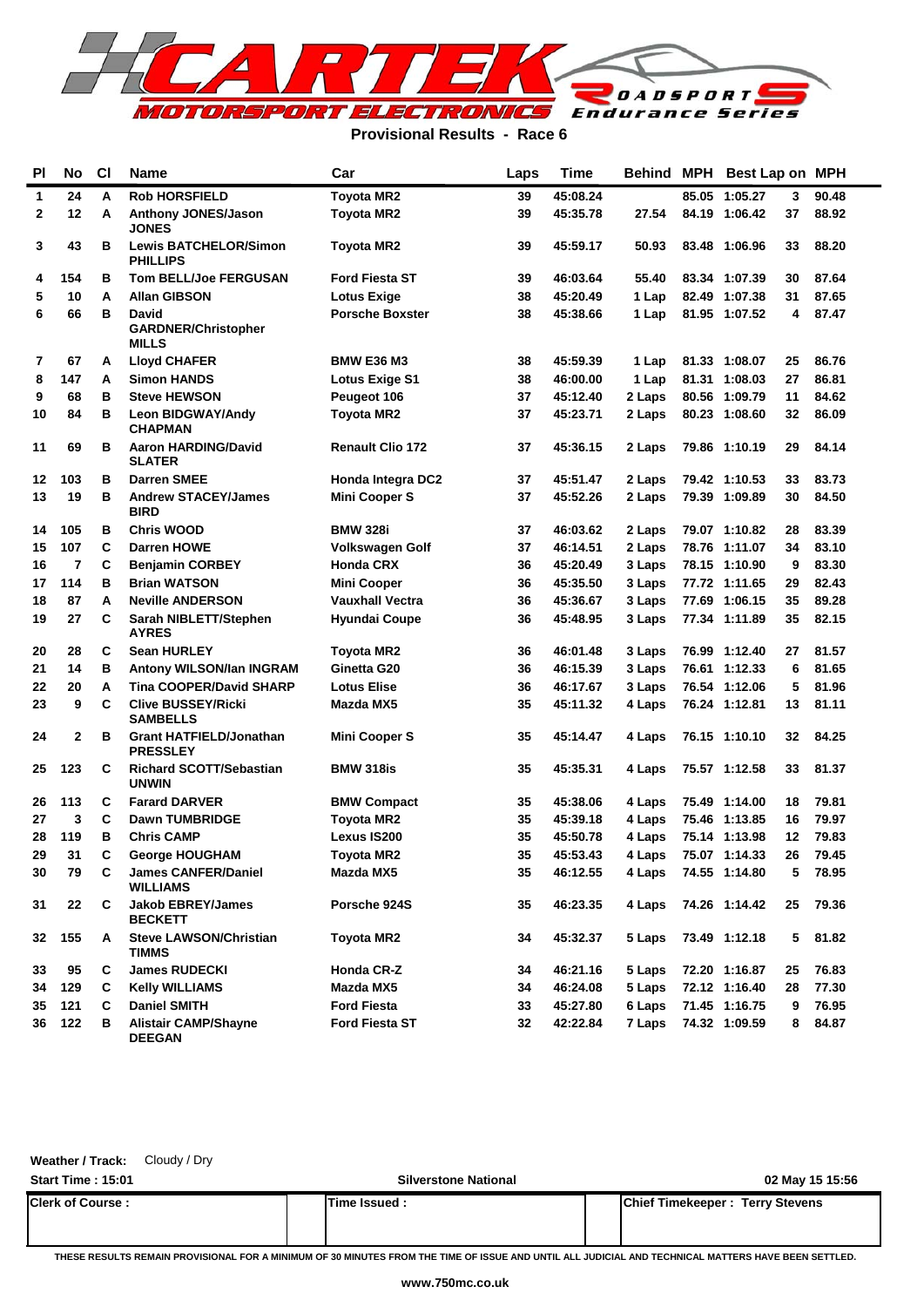| ΡI | <b>No</b>             | <b>CI</b> | <b>Name</b>                                      | Car                    | Laps | <b>Time</b> | <b>Behind MPH</b> | Best Lap on MPH |             |           |  |
|----|-----------------------|-----------|--------------------------------------------------|------------------------|------|-------------|-------------------|-----------------|-------------|-----------|--|
|    | <b>Not-Classified</b> |           |                                                  |                        |      |             |                   |                 |             |           |  |
|    | 42                    | A         | <b>Anthony DAY</b>                               | <b>Toyota MR2 Mk2</b>  | 21   | 29:51.69    | <b>DNF</b>        | 69.22 1:07.43   | 4           | 87.58     |  |
|    | 47                    | A         | <b>Simon VERSCHUEREN/Pat</b><br><b>COOKE</b>     | Volkswagen Golf GTi    | 18   | 23:40.33    | <b>DNF</b>        | 74.84 1:10.71   | 15          | 83.52     |  |
|    | 80                    | в         | <b>Mark HAMMERSLEY/John</b><br><b>HAMMERSLEY</b> | <b>Ford Capri V6</b>   | 8    | 10:12.20    | <b>DNF</b>        | 77.17 1:10.75   | $2^{\circ}$ | 83.47     |  |
|    | 199                   | A         | <b>JM LITTMAN</b>                                | <b>Porsche Boxster</b> | 3    | 3:34.97     | <b>DNF</b>        | 82.42 1:09.78   | 1.          | 84.63     |  |
|    | <b>Non-Starters</b>   |           |                                                  |                        |      |             |                   |                 |             |           |  |
|    | 94                    | B         | <b>Brett EVANS</b>                               | Porsche 944S2          |      |             |                   |                 |             |           |  |
|    | <b>Fastest Lap</b>    |           |                                                  |                        |      |             |                   |                 |             |           |  |
|    | 24                    | A         | <b>Rob HORSFIELD</b>                             | <b>Toyota MR2</b>      |      |             |                   | 1:05.27         | 3           | 90.48 Rec |  |
|    | 43                    | в         | <b>Lewis BATCHELOR/Simon</b><br><b>PHILLIPS</b>  | <b>Toyota MR2</b>      |      |             |                   | 1:06.96         | 33          | 88.20 Rec |  |
|    | 7                     | С         | <b>Benjamin CORBEY</b>                           | <b>Honda CRX</b>       |      |             |                   | 1:10.90         | 9           | 83.30 Rec |  |

**Weather / Track:** Cloudy / Dry

**Start Time : 15:01 Silverstone National 02 May 15 15:56 Clerk of Course : Time Issued : Chief Timekeeper : Terry Stevens**

**THESE RESULTS REMAIN PROVISIONAL FOR A MINIMUM OF 30 MINUTES FROM THE TIME OF ISSUE AND UNTIL ALL JUDICIAL AND TECHNICAL MATTERS HAVE BEEN SETTLED.**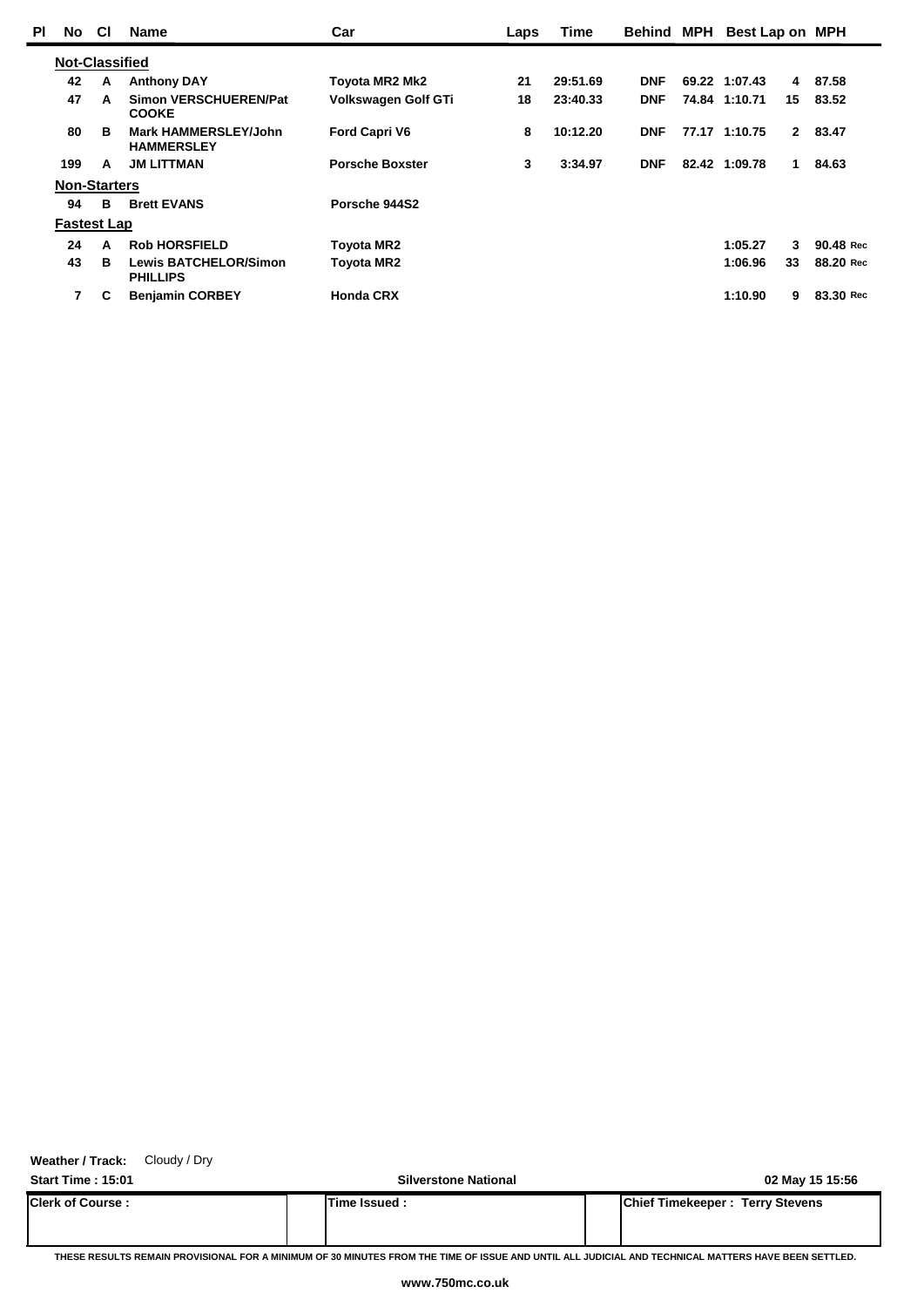|    | Lap 1       |                | Lap2        |                 | Lap 3       |              | Lap 4       |              | Lap <sub>5</sub> |    | Lap6           |              | Lap 7           |                |                 | Lap <sub>8</sub> |  |    | Lap <sub>9</sub> |    | Lap 10            |  |
|----|-------------|----------------|-------------|-----------------|-------------|--------------|-------------|--------------|------------------|----|----------------|--------------|-----------------|----------------|-----------------|------------------|--|----|------------------|----|-------------------|--|
| No | Time        | No             | Time        | No              | Time        | No           | Time        | No           | Time             | No | Time           | No           |                 | Time           | No              | Time             |  | No | <b>Time</b>      | No | Time              |  |
|    | 24 1:08.84  |                | 24 2:14.66  | 24              | 3:19.93     | 24           | 4:25.54     |              | 24 5:31.54       |    | 24 6:36.89     |              |                 | 24 7:43.64     |                 | 24 8:50.79       |  |    | 24 10:01.19      |    | 24 11:07.62       |  |
|    | 199 1:09.78 |                | 199 2:19.95 | 12 <sup>°</sup> | 3:28.05     | 87           | 4:26.69 *3  |              | 129 5:32.90 *1   |    | 22 6:41.05 *1  |              |                 | 79 7:46.62 *1  |                 | 155 8:51.64 *1   |  |    | 114 10:02.47 *1  |    | 28 11:14.14 *1    |  |
|    | 10 1:12.38  |                | 10 2:20.17  | 10              | 3:29.29     | $12 \,$      | 4:34.53     |              | 95 5:33.43 *1    |    | 87 6:46.49 *3  |              |                 | 31 7:47.27 *1  | 12 <sup>°</sup> | 9:03.31          |  |    | 47 10:02.86 *1   |    | 47 11:14.39 *1    |  |
|    | 12 1:14.38  |                | 12 2:21.03  | 66              | 3:31.37     | 10           | 4:37.37     |              | 121 5:33.75 *1   |    | 12 6:49.38     |              |                 | 113 7:47.50 *1 |                 | 113 9:03.48 *1   |  |    | 14 10:02.89 *1   |    | 114 11:16.07 *1   |  |
|    | 66 1:15.00  |                | 66 2:22.85  | 43              | 3:33.20     | 66           | 4:38.89     |              | 87 5:37.36 *3    |    | 129 6:51.31 *1 |              |                 | 3 7:47.84 *1   | 31              | $9:04.37$ *1     |  |    | 27 10:04.40 *1   |    | 12 11:16.54       |  |
|    | 43 1:15.92  |                | 43 2:24.94  |                 | 154 3:34.41 | 43           | 4:41.00     |              | 12 5:41.27       |    | 95 6:52.17 *1  |              |                 | 119 7:49.82 *1 |                 | 119 9:04.84 *1   |  | 9  | 10:04.92 *1      |    | 14 11:16.82 *1    |  |
|    | 147 1:16.21 |                | 154 2:25.72 |                 | 199 3:34.97 | 154          | 4:42.92     | 10           | 5:45.88          |    | 121 6:53.16 *1 |              |                 | 123 7:52.55 *1 | 3               | 9:04.96 *1       |  |    | 155 10:05.54 *1  |    | 27 11:18.26 *1    |  |
|    | 154 1:16.78 |                | 147 2:27.18 |                 | 147 3:37.69 | 147          | 4:47.64     | 66           | 5:46.95          |    | 10 6:53.28     |              |                 | 87 7:54.87 *3  | 87              | $9:05.11*3$      |  |    | 12 10:10.02      |    | $9$ 11:18.89 $*1$ |  |
|    | 80 1:17.68  |                | 80 2:28.43  | 80              | 3:39.85     |              | 122 4:50.43 |              | 43 5:48.66       |    | 66 6:55.19     |              |                 | 12 7:55.88     |                 | 123 9:07.93 *1   |  |    | 80 10:12.20 *1   |    | 155 11:19.25 *1   |  |
|    | 68 1:17.69  |                | 68 2:28.87  |                 | 122 3:40.32 | 80           | 4:50.65     |              | 154 5:51.35      |    | 43 6:56.30     |              |                 | 22 7:57.85 *1  | 10              | 9:10.93          |  |    | 87 10:13.44 *3   |    | 87 11:20.93 *3    |  |
|    | 122 1:17.96 |                | 122 2:29.29 | 68              | 3:40.55     | 68           | 4:51.07     |              | 147 5:57.07      |    | 154 6:59.96    |              | 10 <sup>1</sup> | 8:01.74        | 79              | 9:11.96 *1       |  |    | 113 10:17.86 *1  |    | 10 11:27.39       |  |
|    | 2 1:19.71   |                | 2 2:30.97   | 69              | 3:41.58     | 42           | 4:51.46     |              | 42 5:59.83       |    | 147 7:06.81    |              | 66              | 8:03.69        | 66              | 9:12.08          |  |    | 31 10:19.55 *1   |    | 66 11:29.57       |  |
|    | 69 1:19.84  |                | 69 2:31.04  | $\mathbf{2}$    | 3:42.58     | 69           | 4:52.29     |              | 122 6:00.83      |    | 42 7:08.37     |              | 43              | 8:05.08        | 43              | 9:13.69          |  |    | 10 10:19.82      |    | 43 11:30.41       |  |
|    | 84 1:20.93  |                | 67 2:33.96  | 42              | 3:44.03     | $\mathbf{2}$ | 4:53.16     |              | 69 6:03.27       |    | 122 7:10.78    |              |                 | 154 8:08.54    |                 | 22 9:15.09 *1    |  |    | 119 10:20.08 *1  |    | 154 11:33.29      |  |
|    | 105 1:21.29 |                | 105 2:34.09 | 67              | 3:44.75     | 67           | 4:54.10     | 80           | 6:03.49          |    | 69 7:13.59     |              |                 | 95 8:11.62 *1  |                 | 154 9:16.92      |  |    | 66 10:20.62      |    | 113 11:33.33 *1   |  |
|    | 67 1:21.54  |                | 42 2:35.07  | 105             | 3:45.98     | 105          | 4:57.72     | 68           | 6:03.52          |    | 80 7:14.54     |              |                 | 129 8:12.11 *1 |                 | 42 9:25.08       |  | 3  | 10:20.68 *1      |    | 31 11:34.96 *1    |  |
|    | 103 1:21.83 |                | 19 2:35.21  | 19              | 3:47.09     | 19           | 4:59.35     | $\mathbf{2}$ | 6:04.01          |    | 68 7:14.91     |              |                 | 121 8:12.47 *1 |                 | 147 9:25.59      |  |    | 43 10:22.13      |    | 119 11:35.55 *1   |  |
|    | 20 1:21.85  |                | 103 2:35.56 |                 | 103 3:47.82 | 103          | 4:59.67     |              | 67 6:04.16       |    | 67 7:15.25     |              |                 | 147 8:15.95    | 95              | $9:29.67$ *1     |  |    | 123 10:23.56 *1  |    | 3 11:36.20 *1     |  |
|    | 19 1:22.36  |                | 84 2:35.89  | 20              | 3:49.45     | 20           | 5:01.78     |              | 105 6:09.58      |    | 2 7:16.14      |              |                 | 42 8:16.55     |                 | 129 9:30.12 *1   |  |    | 154 10:25.22     |    | 123 11:39.09 *1   |  |
|    | 28 1:22.90  |                | 20 2:36.31  | 84              | 3:50.37     | 84           | 5:03.62     |              | 103 6:10.23      |    | 105 7:21.38    |              |                 | 122 8:20.55    |                 | 122 9:30.14      |  |    | 79 10:27.14 *1   |    | 42 11:40.94       |  |
|    | 7 1:23.59   |                | 28 2:36.78  | 28              | 3:51.69     | 7            | 5:05.65     |              | 19 6:11.48       |    | 103 7:21.70    |              |                 | 69 8:24.37     | 121             | $9:30.57$ *1     |  |    | 22 10:29.98 *1   |    | 79 11:42.06 *1    |  |
|    | 114 1:24.38 | $\overline{7}$ | 2:38.01     | 7               | 3:51.91     | 28           | 5:05.92     | 20           | 6:13.84          |    | 19 7:23.91     |              | 67              | 8:24.62        | 67              | 9:34.07          |  |    | 42 10:33.30      |    | 147 11:43.38      |  |
|    | 27 1:25.11  |                | 114 2:39.17 |                 | 114 3:52.64 |              | 114 5:06.41 |              | 84 6:15.37       |    | 20 7:25.91     |              | 80              | 8:25.61        | 69              | 9:35.60          |  |    | 147 10:34.50     |    | 22 11:45.70 *1    |  |
|    | 42 1:25.17  |                | 27 2:40.53  | 27              | 3:54.48     | 107          | 5:06.66     | $\mathbf{7}$ | 6:17.66          |    | 84 7:25.94     |              | 68              | 8:26.02        | 68              | 9:37.52          |  |    | 122 10:40.25     |    | 122 11:50.11      |  |
|    | 107 1:25.54 |                | 107 2:40.79 | 107             | 3:54.62     | 27           | 5:08.71     | 28           | 6:18.76          |    | 7 7:29.11      | $\mathbf{2}$ |                 | 8:26.75        | 2               | 9:40.71          |  |    | 67 10:43.77      |    | 67 11:52.55       |  |
| 9  | 1:26.71     | 9              | 2:41.57     | 9               | 3:55.76     | 14           | 5:09.09     |              | 107 6:19.08      |    | 107 7:30.30    |              |                 | 105 8:33.28    | 105             | 9:45.12          |  |    | 69 10:46.00      |    | 69 11:56.46       |  |
|    | 31 1:27.25  |                | 14 2:43.29  | 14              | 3:56.31     | 9            | 5:09.69     |              | 114 6:19.68      |    | 28 7:32.50     |              |                 | 103 8:33.81    |                 | 103 9:45.74      |  |    | 95 10:47.35 *1   |    | 68 11:58.30       |  |
|    | 79 1:27.66  |                | 31 2:43.57  |                 | 155 3:59.22 |              | 155 5:12.54 |              | 27 6:21.98       |    | 114 7:32.78    |              |                 | 19 8:36.26     | 19              | 9:48.29          |  |    | 68 10:47.89      |    | 95 12:05.05 *1    |  |
|    | 14 1:28.52  |                | 79 2:44.00  | 79              | 4:00.58     | 47           | 5:13.80     | 14           | 6:22.27          |    | 14 7:34.60     |              |                 | 84 8:36.95     | 84              | 9:48.52          |  |    | 129 10:48.57 *1  |    | 129 12:05.66 *1   |  |
|    | 155 1:29.42 |                | 155 2:44.30 | 31              | 4:00.87     | 79           | 5:16.65     | 9            | 6:22.90          |    | 27 7:35.73     |              | 20              | 8:38.22        | 20              | 9:50.99          |  |    | 121 10:49.20 *1  |    | 121 12:05.95 *1   |  |
|    | 113 1:30.40 |                | 113 2:46.93 | 47              | 4:00.92     | 31           | 5:17.42     |              | 155 6:24.72      | 9  | 7:36.22        |              | $\overline{7}$  | 8:41.14        | 7               | 9:52.92          |  |    | 105 10:56.27     |    | 105 12:07.56      |  |
|    | 3 1:30.82   |                | 3 2:47.27   |                 | 113 4:03.06 |              | 113 5:17.84 |              | 47 6:25.83       |    | 155 7:37.33    |              |                 | 107 8:41.95    |                 | 107 9:54.35      |  |    | 2 10:56.39       |    | 103 12:07.94      |  |
|    | 123 1:31.19 |                | 47 2:47.39  | 3               | 4:03.50     | 3            | 5:18.62     |              | 79 6:31.45       |    | 47 7:37.75     |              |                 | 28 8:45.53     |                 | 28 9:58.98       |  |    | 103 10:56.98     |    | 84 12:08.43       |  |
|    | 22 1:31.61  |                | 123 2:48.64 |                 | 123 4:04.31 | 123          | 5:20.41     | 31           | 6:31.95          |    |                |              |                 | 114 8:46.25    |                 |                  |  |    | 84 10:58.61      |    | 19 12:13.01       |  |
|    | 119 1:32.01 |                | 22 2:50.27  |                 | 119 4:06.32 | 119          | 5:20.70     |              | 113 6:32.67      |    |                |              |                 | 14 8:47.52     |                 |                  |  |    | 19 11:00.95      |    |                   |  |
|    | 47 1:32.10  |                | 119 2:50.62 |                 | 22 4:07.97  |              | 22 5:25.26  | 3            | 6:33.16          |    |                |              | 27              | 8:49.12        |                 |                  |  |    | 20 11:03.14      |    |                   |  |
|    | 129 1:35.96 |                | 129 2:55.27 |                 | 129 4:13.97 |              |             |              | 119 6:34.93      |    |                |              | 47              | 8:49.39        |                 |                  |  |    | 7 11:03.82       |    |                   |  |
|    | 95 1:36.77  |                | 95 2:56.76  |                 | 95 4:15.53  |              |             |              | 123 6:36.56      |    |                | 9            |                 | 8:50.25        |                 |                  |  |    | 107 11:06.23     |    |                   |  |
|    | 121 1:37.02 |                | 121 2:56.92 |                 | 121 4:15.78 |              |             |              |                  |    |                |              |                 |                |                 |                  |  |    |                  |    |                   |  |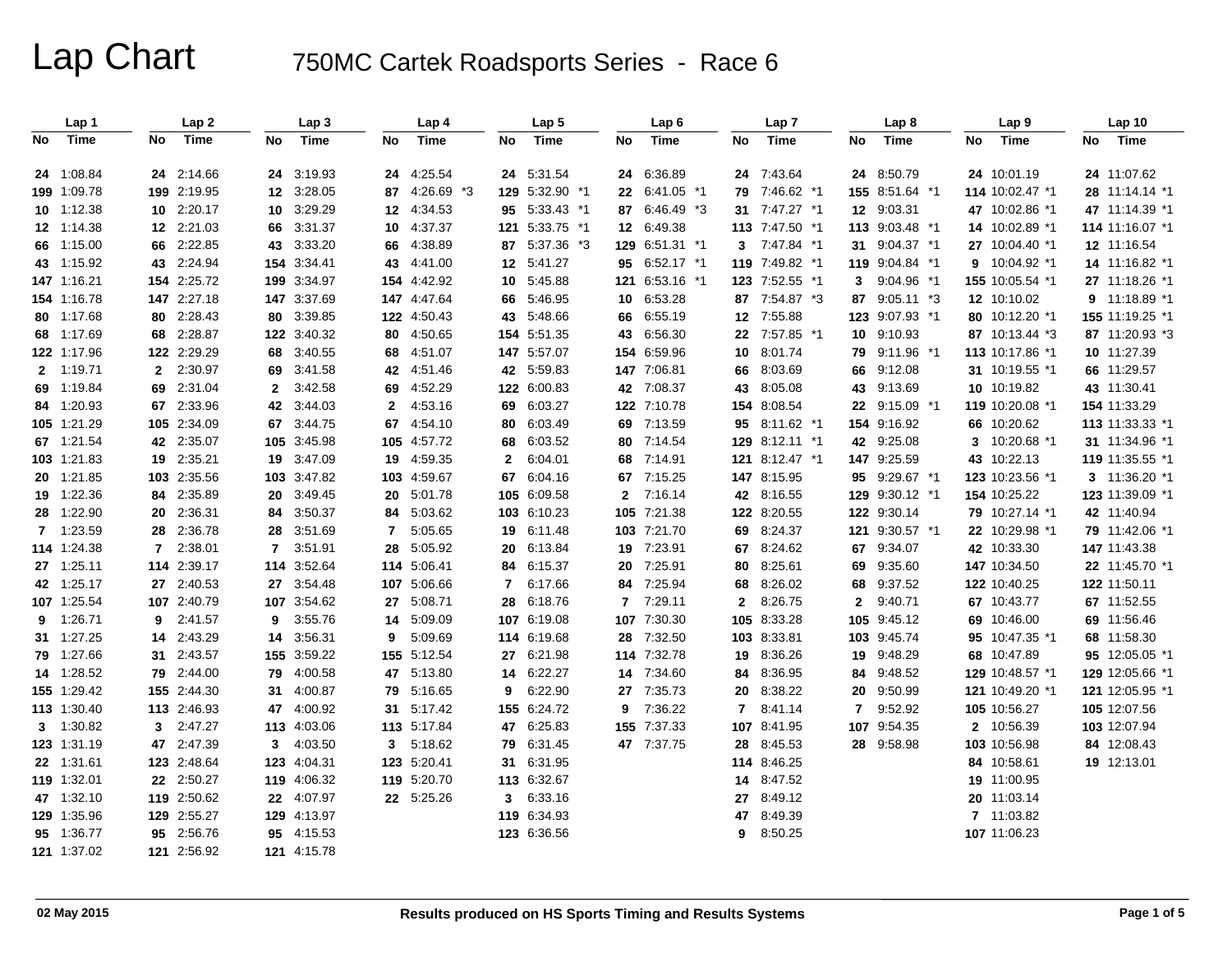| Lap 11          | Lap 12          | Lap <sub>13</sub> | Lap 14            | Lap <sub>15</sub> | Lap 16          | Lap 17          | Lap 18          | Lap <sub>19</sub> | Lap 20          |
|-----------------|-----------------|-------------------|-------------------|-------------------|-----------------|-----------------|-----------------|-------------------|-----------------|
| No Time         | Time<br>No      | No<br>Time        | No<br>Time        | No<br>Time        | Time<br>No      | No<br>Time      | Time<br>No      | Time<br>No        | Time<br>No      |
|                 |                 |                   |                   |                   |                 |                 |                 |                   |                 |
| 24 12:13.96     | 24 13:21.11     | 24 14:28.02       | 24 15:34.13       | 24 16:40.01       | 24 17:48.24     | 24 18:54.55     | 24 20:01.00     | 24 21:09.58       | 24 22:21.67     |
| 7 12:15.92 *1   | 95 13:23.49 *2  | 103 14:31.40 *1   | 84 15:41.22 *1    | 79 16:44.52 *2    | 31 17:48.75 *2  | 122 18:55.71 *1 | 10 20:01.65 *2  | 10 21:10.91 *2    | 27 22:25.11 *2  |
| 20 12:16.43 *1  | 129 13:24.87 *2 | 84 14:31.50 *1    | 103 15:43.76 *1   | 123 16:45.23 *2   | 119 17:49.62 *2 | 68 19:00.76 *1  | 67 20:02.08 *1  | 155 21:11.47 *2   | 2 22:25.48 *3   |
| 107 12:18.51 *1 | 19 13:24.99 *1  | 105 14:32.19 *1   | 105 15:43.92 *1   | 22 16:47.01 *2    | 3 17:50.17 *2   | 69 19:01.10 *1  | 114 20:03.34 *3 | 2 21:14.22 *3     | 114 22:29.44 *3 |
| 12 12:24.44     | 121 13:25.78 *2 | 19 14:36.95 *1    | 12 15:46.41       | 84 16:50.98 *1    | 68 17:50.31 *1  | 113 19:02.82 *2 | 121 20:06.72 *3 | 14 21:15.74 *2    | 155 22:30.27 *2 |
| 47 12:26.79 *1  | 7 13:27.11 *1   | 7 14:39.16 *1     | 19 15:48.31 *1    | 12 16:53.72       | 69 17:50.70 *1  | 31 19:03.46 *2  | 122 20:07.33 *1 | 114 21:16.44 *3   | 122 22:32.57 *1 |
| 28 12:28.65 *1  | 20 13:29.08 *1  | 12 14:39.24       | 7 15:51.03 *1     | 103 16:55.91 *1   | 79 18:00.46 *2  | 119 19:04.36 *2 | 69 20:11.49 *1  | 122 21:19.81 *1   | 12 22:32.88     |
| 114 12:29.47 *1 | 107 13:31.07 *1 | 95 14:42.77 *2    | 107 15:55.43 *1   | 105 16:56.18 *1   | 123 18:00.52 *2 | 3 19:05.08 *2   | 12 20:15.03     | 129 21:21.08 *3   | 69 22:35.37 *1  |
| 14 12:30.13 *1  | 12 13:31.93     | 129 14:43.15 *2   | 87 15:57.74 *3    | 19 16:59.30 *1    | 84 18:00.65 *1  | 12 19:08.00     | 68 20:15.78 *1  | 69 21:21.77 *1    | 28 22:37.81 *3  |
| 87 12:30.50 *3  | 47 13:38.17 *1  | 107 14:43.40 *1   | 20 15:58.48 *1    | 7 17:02.40 *1     | 12 18:00.71     | 84 19:11.21 *1  | 31 20:18.00 *2  | 95 21:22.00 *3    | 129 22:39.15 *3 |
| 27 12:31.57 *1  | 87 13:41.40 *3  | 20 14:43.51 *1    | 10 16:00.88       | 87 17:05.60 *3    | 22 18:03.17 *2  | 123 19:15.82 *2 | 119 20:18.45 *2 | 12 21:22.11       | 95 22:45.90 *3  |
| 9 12:32.47 *1   | 28 13:41.49 *1  | 121 14:45.28 *2   | 95 16:01.96 *2    | 107 17:07.80 *1   | 103 18:07.19 *1 | 79 19:16.02 *2  | 3 20:18.93 *2   | 31 21:32.37 *2    | 84 22:47.57 *1  |
| 155 12:33.74 *1 | 114 13:42.78 *1 | 87 14:50.15 *3    | 66 16:02.19       | 66 17:09.75       | 19 18:10.39 *1  | 22 19:17.60 *2  | 113 20:19.51 *2 | 84 21:32.52 *1    | 119 22:47.87 *2 |
| 10 12:35.42     | 14 13:43.69 *1  | 47 14:50.71 *1    | 129 16:02.44 *2   | 20 17:12.15 *1    | 105 18:12.57 *1 | 103 19:17.74 *1 | 84 20:21.25 *1  | 119 21:33.18 *2   | 3 22:48.27 *2   |
| 66 12:37.38     | 10 13:44.24     | 10 14:52.16       | 47 16:02.53 *1    | 43 17:12.66       | 87 18:13.14 *3  | 19 19:22.02 *1  | 103 20:29.44 *1 | 3 21:33.99 *2     | 103 22:51.58 *1 |
| 43 12:37.63     | 27 13:45.20 *1  | 66 14:53.76       | 43 16:02.94       | 47 17:13.50 *1    | 7 18:18.57 *1   | 87 19:26.44 *3  | 79 20:32.19 *2  | 103 21:40.35 *1   | 31 22:52.16 *2  |
| 154 12:41.67    | 66 13:45.83     | 28 14:54.21 *1    | 121 16:03.07 *2   | 10 17:15.74       | 66 18:18.95     | 66 19:27.35     | 19 20:32.80 *1  | 66 21:43.70       | 68 22:52.93 *2  |
| 113 12:47.92 *1 | 9 13:45.97 *1   | 43 14:54.92       | 28 16:07.44 *1    | 154 17:16.35      | 107 18:20.13 *1 | 43 19:28.54     | 123 20:33.70 *2 | 19 21:47.96 *1    | 67 22:53.41 *2  |
| 42 12:48.83     | 43 13:46.19     | 114 14:55.31 *1   | 154 16:07.57      | 95 17:20.56 *2    | 43 18:20.49     | 107 19:32.13 *1 | 66 20:35.10     | 43 21:49.42       | 66 22:58.68     |
| 31 12:49.77 *1  | 155 13:48.52 *1 | 14 14:57.48 *1    | 114 16:07.89 *1   | 28 17:20.69 *1    | 47 18:24.21 *1  | 154 19:34.17    | 22 20:36.22 *2  | $9$ 21:49.64 $*3$ | 87 23:03.35 *4  |
| 119 12:50.87 *1 | 154 13:49.84    | 154 14:59.29      | 14 16:10.46 *1    | 129 17:20.70 *2   | 154 18:25.18    | 47 19:35.19 *1  | 43 20:36.30     | 79 21:50.98 *2    | 9 23:04.66 *3   |
| 3 12:51.47 *1   | 42 13:57.40     | 27 14:59.74 *1    | 27 16:12.47 *1    | 42 17:21.74       | 20 18:26.97 *1  | 42 19:39.28     | 154 20:44.44    | 87 21:55.60 *4    | 113 23:05.89 *3 |
| 147 12:52.04    | 147 14:01.60    | 9 15:00.37 *1     | 42 16:13.14       | 121 17:21.84 *2   | 42 18:30.71     | 20 19:40.27 *1  | 107 20:47.56 *1 | 42 22:00.63       | 105 23:13.88 *2 |
| 123 12:55.21 *1 | 2 14:02.00 *2   | 155 15:02.41 *1   | $9$ 16:13.18 $*1$ | 14 17:24.04 *1    | 28 18:34.58 *1  | 147 19:49.78    | 42 20:47.90     | 105 22:02.61 *2   | 121 23:14.80 *4 |
| 79 12:57.41 *1  | 113 14:03.66 *1 | 42 15:05.14       | 155 16:14.90 *1   | 27 17:26.16 *1    | 129 18:38.70 *2 | 28 19:51.56 *1  | 105 20:50.91 *2 | 7 22:10.90 *2     | 154 23:19.72 *1 |
| 122 13:00.27    | 31 14:04.75 *1  | 147 15:09.94      | 147 16:19.49      | 9 17:26.65 *1     | 14 18:38.96 *1  | 14 19:52.67 *1  | 20 20:54.06 *1  | 20 22:13.05 *1    | 7 23:22.74 *2   |
| 22 13:00.65 *1  | 119 14:05.56 *1 | 2 15:13.35 *2     | 2 16:25.04 *2     | 114 17:26.73 *1   | 147 18:39.59    | 27 19:54.60 *1  | 47 20:55.31 *1  | 10 22:19.02 *1    | 123 23:24.04 *3 |
| 67 13:02.20     | 3 14:06.51 *1   | 113 15:18.56 *1   | 67 16:31.54       | 155 17:27.68 *1   | 95 18:39.84 *2  | 155 19:58.29 *1 | 7 20:59.45 *2   |                   | 107 23:24.27 *2 |
| 69 13:07.29     | 122 14:11.29    | 31 15:19.31 *1    | 122 16:33.51      | 147 17:28.50      | 27 18:40.25 *1  | 129 19:59.88 *2 | 27 21:07.91 *1  |                   | 10 23:28.23 *1  |
| 68 13:08.09     | 123 14:12.34 *1 | 119 15:19.54 *1   | 113 16:33.78 *1   | 2 17:37.02 *2     | 121 18:40.38 *2 | 95 20:00.66 *2  | 147 21:08.74    |                   | 22 23:33.02 *3  |
| 103 13:19.37    | 67 14:12.38     | 3 15:20.37 *1     | 31 16:34.36 *1    | 67 17:40.32       | 155 18:41.81 *1 | 2 20:00.92 *2   |                 |                   | 2 23:37.11 *2   |
| 105 13:19.52    | 79 14:12.94 *1  | 122 15:21.87      | 119 16:34.99 *1   | 122 17:44.51      | 2 18:48.73 *2   |                 |                 |                   | 47 23:40.33 *2  |
| 84 13:19.82     | 22 14:16.26 *1  | 67 15:22.33       | 3 16:35.47 *1     | 113 17:48.06 *1   | 67 18:48.97     |                 |                 |                   | 114 23:41.96 *2 |
|                 | 69 14:17.91     | 69 15:28.55       | 69 16:39.66       |                   | 9 18:50.70 *1   |                 |                 |                   | 122 23:49.62    |
|                 | 68 14:18.16     | 68 15:28.72       | 68 16:39.88       |                   |                 |                 |                 |                   | 28 23:51.39 *2  |
|                 |                 | 79 15:28.88 *1    |                   |                   |                 |                 |                 |                   | 147 23:52.74 *1 |
|                 |                 | 123 15:29.39 *1   |                   |                   |                 |                 |                 |                   | 129 23:59.15 *2 |
|                 |                 | 22 15:32.16 *1    |                   |                   |                 |                 |                 |                   | 3 24:02.84 *1   |
|                 |                 |                   |                   |                   |                 |                 |                 |                   | 68 24:03.73 *1  |
|                 |                 |                   |                   |                   |                 |                 |                 |                   | 103 24:03.84    |
|                 |                 |                   |                   |                   |                 |                 |                 |                   | 67 24:03.89 *1  |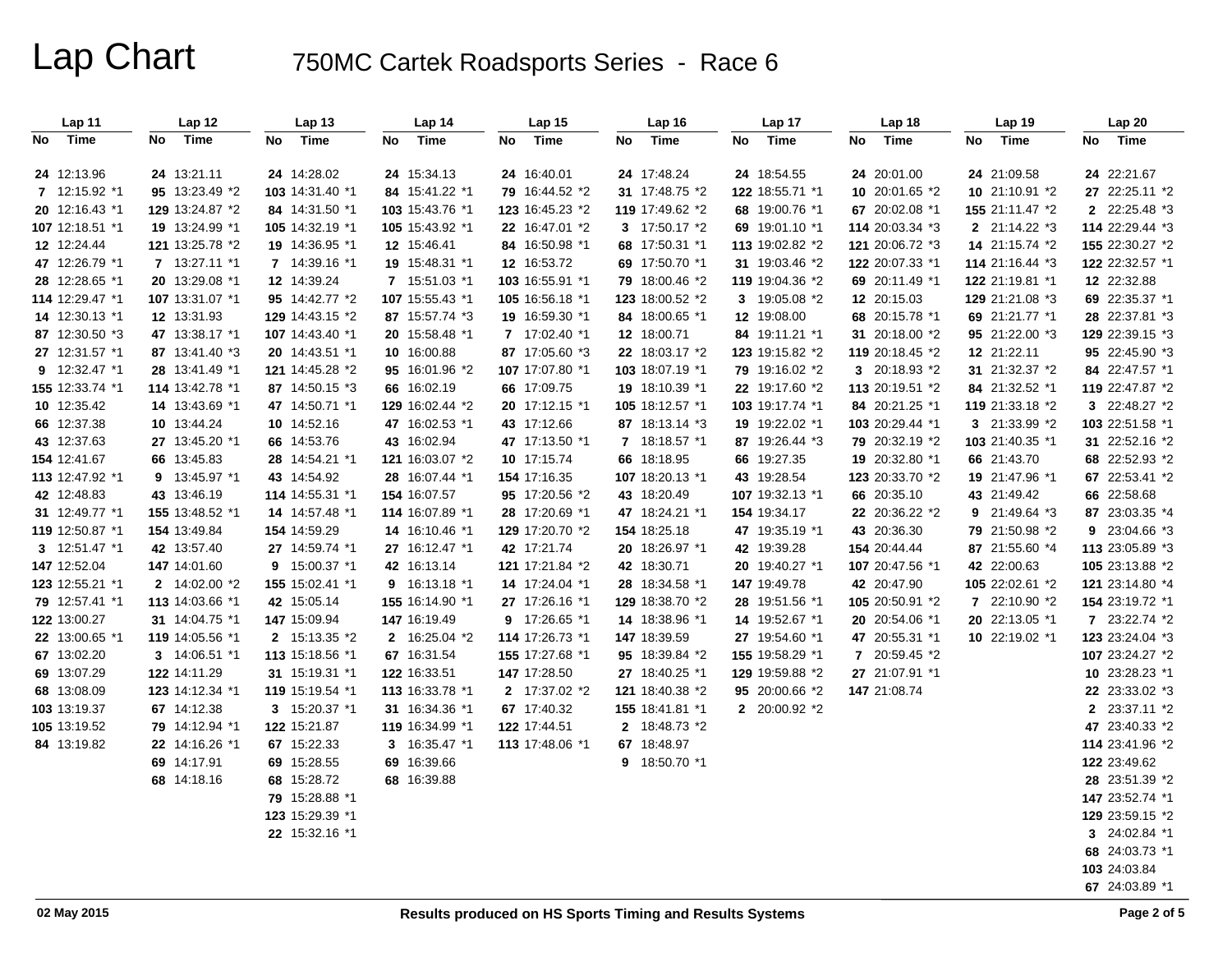24:07.03 \*2 24:09.15 \*1 24:10.48 \*3 24:18.92 \*2 24:19.89 \*2 24:25.24 \*1 24:25.50 24:27.58 \*1 24:27.66 24:32.65 \*3 24:35.30 \*1 24:36.20 \*1 24:36.76 24:38.45 \*2 24:38.81 \*2 24:48.13 \*1 24:50.81 \*2 24:55.72 \*1 24:56.47 \*1 25:01.36 25:03.70 25:05.77 \*1 25:11.71 \*1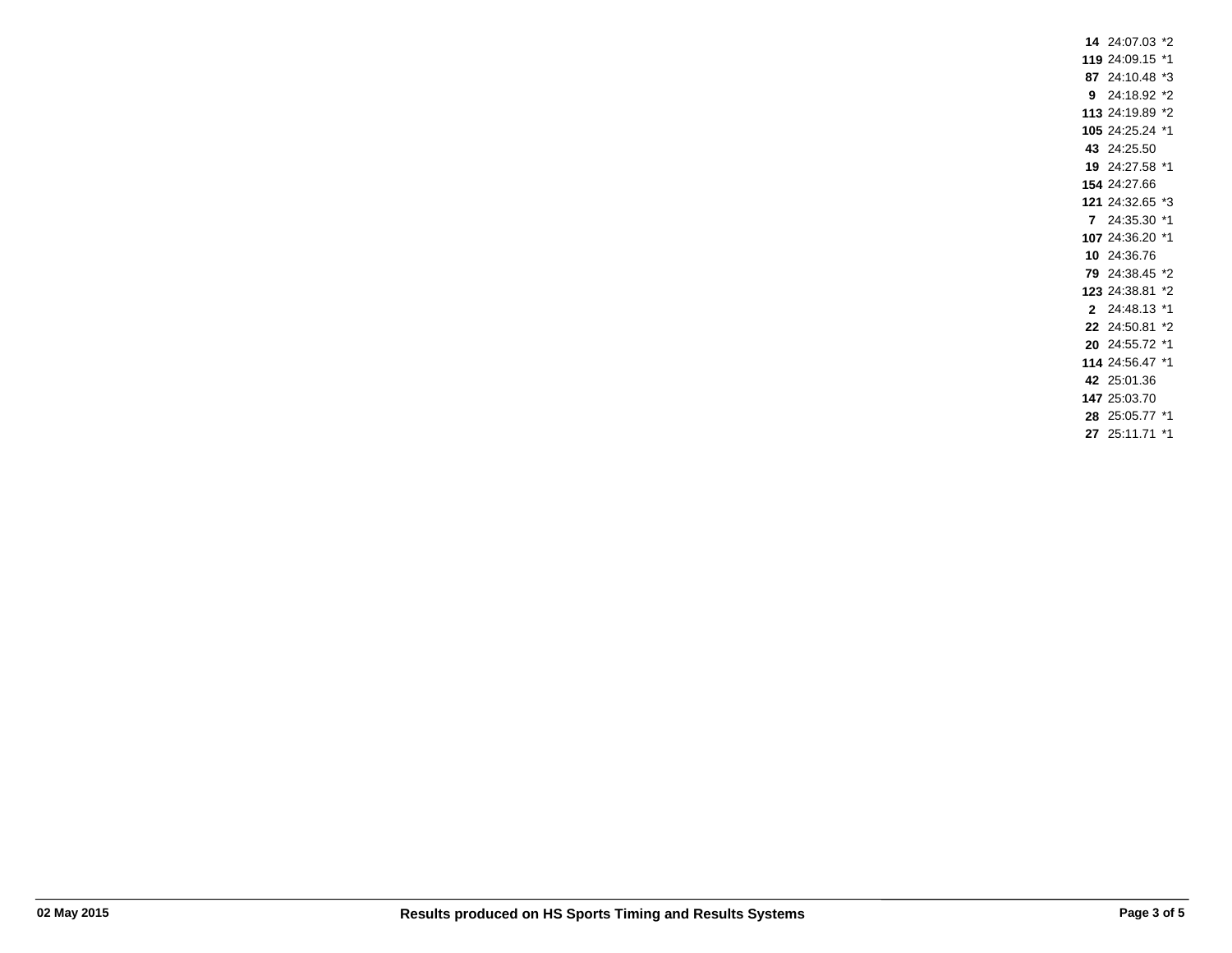| Lap 21          | Lap22           |    | Lap <sub>23</sub> |    | Lap 24          | Lap 25          | Lap 26          |    | Lap 27          |    | Lap 28          |    | Lap 29                       | Lap30           |
|-----------------|-----------------|----|-------------------|----|-----------------|-----------------|-----------------|----|-----------------|----|-----------------|----|------------------------------|-----------------|
| No Time         | No Time         | No | Time              | No | Time            | No Time         | No Time         | No | Time            | No | Time            | No | Time                         | No Time         |
| 24 25:11.90     | 24 26:19.37     |    | 24 27:25.70       |    | 24 28:35.48     | 24 29:42.22     | 24 30:48.32     |    | 24 31:54.15     |    | 24 33:00.15     |    | 24 34:05.50                  | 24 35:11.27     |
| 68 25:14.18 *1  | 28 26:21.39 *2  |    | 147 27:26.25 *1   |    | 147 28:38.53 *1 | 79 29:46.59 *3  | 95 30:49.05 *4  |    | 113 31:55.31 *3 |    | 107 33:05.70 *2 |    | 105 34:06.54 *2              | 66 35:13.26 *1  |
| 67 25:16.60 *1  | 68 26:25.05 *1  |    | 22 27:27.20 *3    |    | 114 28:39.50 *2 | 121 29:48.44 *4 | 123 30:53.31 *3 |    | 3 31:55.82 *3   |    | 31 33:06.25 *3  |    | 9 34:11.32 *3                | 14 35:13.31 *3  |
| 103 25:17.87    | 67 26:25.72 *1  |    | 20 27:28.79 *2    |    | 67 28:44.23 *1  | 147 29:48.62 *1 | 155 30:55.93 *3 |    | 119 31:56.77 *3 |    | 113 33:09.51 *3 |    | 107 34:17.04 *2              | 105 35:17.36 *2 |
| 155 25:20.10 *2 | 27 26:26.27 *2  |    | 67 27:34.78 *1    |    | 22 28:44.97 *3  | 2 29:51.08 *3   | 147 30:57.11 *1 |    | 7 31:57.82 *2   |    | 7 33:10.61 *2   |    | 31 34:20.58 *3               | 9 35:24.80 *3   |
| 87 25:20.17 *3  | 87 26:27.87 *3  |    | 68 27:35.51 *1    |    | 20 28:45.14 *2  | 42 29:51.69 *4  | 67 31:01.12 *1  |    | 129 32:02.95 *4 |    | 3 33:10.96 *3   |    | $7 \quad 34:23.31 \quad ^*2$ | 107 35:29.76 *2 |
| 14 25:21.62 *2  | 12 26:31.24     |    | 28 27:35.79 *2    |    | 68 28:46.09 *1  | 67 29:53.05 *1  | 12 31:02.11     |    | 123 32:06.10 *3 |    | 119 33:11.67 *3 |    | 12 34:24.66                  | 12 35:31.77     |
| 12 25:21.91     | 122 26:32.86 *1 |    | 87 27:36.90 *3    |    | 87 28:46.80 *3  | 114 29:53.56 *2 | 79 31:02.40 *3  |    | 95 32:06.44 *4  |    | 147 33:14.93 *1 |    | 87 34:25.19 *3               | 87 35:31.95 *3  |
| 3 25:26.11 *1   | 103 26:34.59    |    | 12 27:39.14       |    | 12 28:47.17     | 12 29:54.90     | 2 31:02.52 *3   |    | 147 32:06.90 *1 |    | 12 33:16.06     |    | 113 34:25.30 *3              | 31 35:35.49 *3  |
| 69 25:27.57 *1  | 14 26:37.16 *2  |    | 27 27:39.57 *2    |    | 28 28:50.48 *2  | 87 29:55.60 *3  | 87 31:02.95 *3  |    | 12 32:09.33     |    | 87 33:16.83 *3  |    | 147 34:25.55 *1              | 147 35:35.52 *1 |
| 95 25:30.02 *3  | 69 26:40.45 *1  |    | 122 27:45.17 *1   |    | 27 28:53.09 *2  | 68 29:58.31 *1  | 121 31:06.67 *4 |    | 87 32:09.85 *3  |    | 67 33:19.14 *1  |    | 3 34:27.59 *3                | 7 35:37.22 *2   |
| 9 25:33.22 *2   | 155 26:43.91 *2 |    | 14 27:51.32 *2    |    | 122 28:58.79 *1 | 20 30:02.88 *2  | 114 31:07.50 *2 |    | 67 32:10.46 *1  |    | 129 33:20.70 *4 |    | 119 34:27.91 *3              | 67 35:37.47 *1  |
| 31 25:34.57 *2  | 43 26:44.15     |    | 69 27:51.84 *1    |    | 43 29:01.71     | 22 30:03.74 *3  | 68 31:08.26 *1  |    | 2 32:13.92 *3   |    | 123 33:21.02 *3 |    | 67 34:27.99 *1               | 113 35:40.14 *3 |
| 113 25:35.22 *2 | 129 26:44.59 *3 |    | 43 27:52.73       |    | 69 29:03.17 *1  | 28 30:04.66 *2  | 20 31:17.42 *2  |    | 155 32:16.22 *3 |    | 95 33:24.68 *4  |    | 123 34:34.96 *3              | 3 35:42.09 *3   |
| 43 25:35.38     | 154 26:46.48    |    | 154 27:54.56      |    | 154 29:04.23    | 27 30:06.24 *2  | 43 31:18.39     |    | 79 32:17.39 *3  |    | 2 33:24.86 *3   |    | 2 34:35.67 *3                | 119 35:42.93 *3 |
| 154 25:37.26    | 9 26:46.96 *2   |    | $9$ 28:01.12 $*2$ |    | 14 29:07.02 *2  | 43 30:09.87     | 28 31:18.42 *2  |    | 68 32:19.65 *1  |    | 68 33:29.83 *1  |    | 129 34:37.94 *4              | 2 35:47.73 *3   |
| 105 25:38.82 *1 | 95 26:48.04 *3  |    | 19 28:03.99 *1    |    | 103 29:11.57 *1 | 122 30:11.84 *1 | 27 31:19.49 *2  |    | 114 32:21.15 *2 |    | 114 33:33.62 *2 |    | 68 34:40.24 *1               | 123 35:49.41 *3 |
| 19 25:39.15 *1  | 31 26:49.39 *2  |    | 105 28:05.67 *1   |    | 9 29:14.98 *2   | 154 30:12.25    | 154 31:20.30    |    | 121 32:27.16 *4 |    | 79 33:34.16 *3  |    | 95 34:41.55 *4               | 68 35:50.55 *1  |
| 84 25:43.56 *1  | 113 26:50.20 *2 |    | 84 28:05.98 *1    |    | 19 29:15.54 *1  | 69 30:13.85 *1  | 22 31:21.13 *3  |    | 43 32:27.20     |    | 43 33:35.91     |    | 43 34:43.49                  | 43 35:50.61     |
| 10 25:47.17     | 105 26:50.31 *1 |    | 31 28:06.20 *2    |    | 84 29:15.78 *1  | 14 30:20.31 *2  | 69 31:24.54 *1  |    | 154 32:29.19    |    | 154 33:36.97    |    | 154 34:44.49                 | 154 35:51.88    |
| 66 25:47.82     | 19 26:51.78 *1  |    | 113 28:06.97 *2   |    | 105 29:18.31 *1 | 103 30:25.09 *1 | 122 31:25.88 *1 |    | 20 32:32.41 *2  |    | 155 33:38.40 *3 |    | 114 34:45.89 *2              | 129 35:54.93 *4 |
| 107 25:50.72 *1 | 84 26:53.62 *1  |    | 155 28:08.93 *2   |    | 10 29:20.49     | 84 30:25.45 *1  | 14 31:32.85 *2  |    | 28 32:33.14 *2  |    | 121 33:44.82 *4 |    | 79 34:49.48 *3               | 114 35:58.01 *2 |
| 7 25:51.47 *1   | 119 26:53.75 *2 |    | 3 28:09.01 *2     |    | 66 29:21.55     | 19 30:27.73 *1  | 84 31:34.70 *1  |    | 27 32:33.27 *2  |    | 69 33:45.98 *1  |    | 69 34:56.71 *1               | 95 35:59.20 *4  |
| 121 25:52.92 *3 | 10 26:55.36     |    | 66 28:09.19       |    | 31 29:22.44 *2  | 9 30:29.45 *2   | 103 31:36.69 *1 |    | 69 32:35.09 *1  |    | 27 33:46.95 *2  |    | 155 34:57.56 *3              | 122 36:03.04 *3 |
| 123 25:53.74 *2 | 66 26:57.41     |    | 10 28:09.23       |    | 113 29:23.12 *2 | 10 30:29.92     | 10 31:37.58     |    | 22 32:36.66 *3  |    | 28 33:47.58 *2  |    | 27 34:58.93 *2               | 79 36:05.18 *3  |
| 79 25:56.34 *2  | 107 27:02.57 *1 |    | 129 28:09.55 *3   |    | 3 29:24.67 *2   | 105 30:30.16 *1 | 19 31:37.96 *1  |    | 84 32:43.66 *1  |    | 20 33:48.65 *2  |    | 28 34:59.98 *2               | 69 36:06.90 *1  |
| 2 26:00.49 *1   | 7 27:03.33 *1   |    | 95 28:09.77 *3    |    | 119 29:26.68 *2 | 66 30:30.48     | 105 31:43.44 *1 |    | 10 32:45.17     |    | 22 33:51.08 *3  |    | 10 35:02.53                  | 27 36:11.00 *2  |
| 22 26:08.89 *2  | 123 27:08.30 *2 |    | 119 28:10.46 *2   |    | 129 29:28.21 *3 | 31 30:36.79 *2  | 66 31:43.56     |    | 14 32:45.56 *2  |    | 10 33:53.01     |    | 84 35:03.14 *1               | 10 36:11.99     |
| 114 26:11.67 *1 | 121 27:11.27 *3 |    | 107 28:16.71 *1   |    | 107 29:29.85 *1 | 3 30:38.92 *2   | 9 31:44.24 *2   |    | 19 32:48.39 *1  |    | 84 33:53.45 *1  |    | 121 35:04.50 *4              | 84 36:12.51 *1  |
| 20 26:12.13 *1  | 79 27:13.76 *2  |    | 7 28:17.69 *1     |    | 7 29:30.59 *1   | 113 30:39.00 *2 | 31 31:51.29 *2  |    | 103 32:48.69 *1 |    | 14 33:58.51 *2  |    | 20 35:04.66 *2               | 28 36:13.24 *2  |
| 147 26:14.59    | 2 27:15.84 *1   |    | 123 28:23.53 *2   |    | 95 29:31.17 *3  | 119 30:41.73 *2 | 107 31:53.80 *1 |    | 122 32:49.00 *1 |    | 19 33:59.13 *1  |    | 22 35:05.76 *3               |                 |
|                 | 114 27:24.80 *1 |    | 79 28:29.79 *2    |    | 155 29:33.46 *2 | 107 30:42.04 *1 |                 |    | 66 32:53.96     |    | 103 34:00.23 *1 |    | 19 35:09.44 *1               |                 |
|                 |                 |    | 121 28:30.59 *3   |    | 123 29:37.86 *2 | 7 30:44.76 *1   |                 |    | 105 32:55.46 *1 |    | 66 34:03.65     |    | 103 35:11.25 *1              |                 |
|                 |                 |    |                   |    |                 | 129 30:45.60 *3 |                 |    | 9 $32:57.85*2$  |    |                 |    |                              |                 |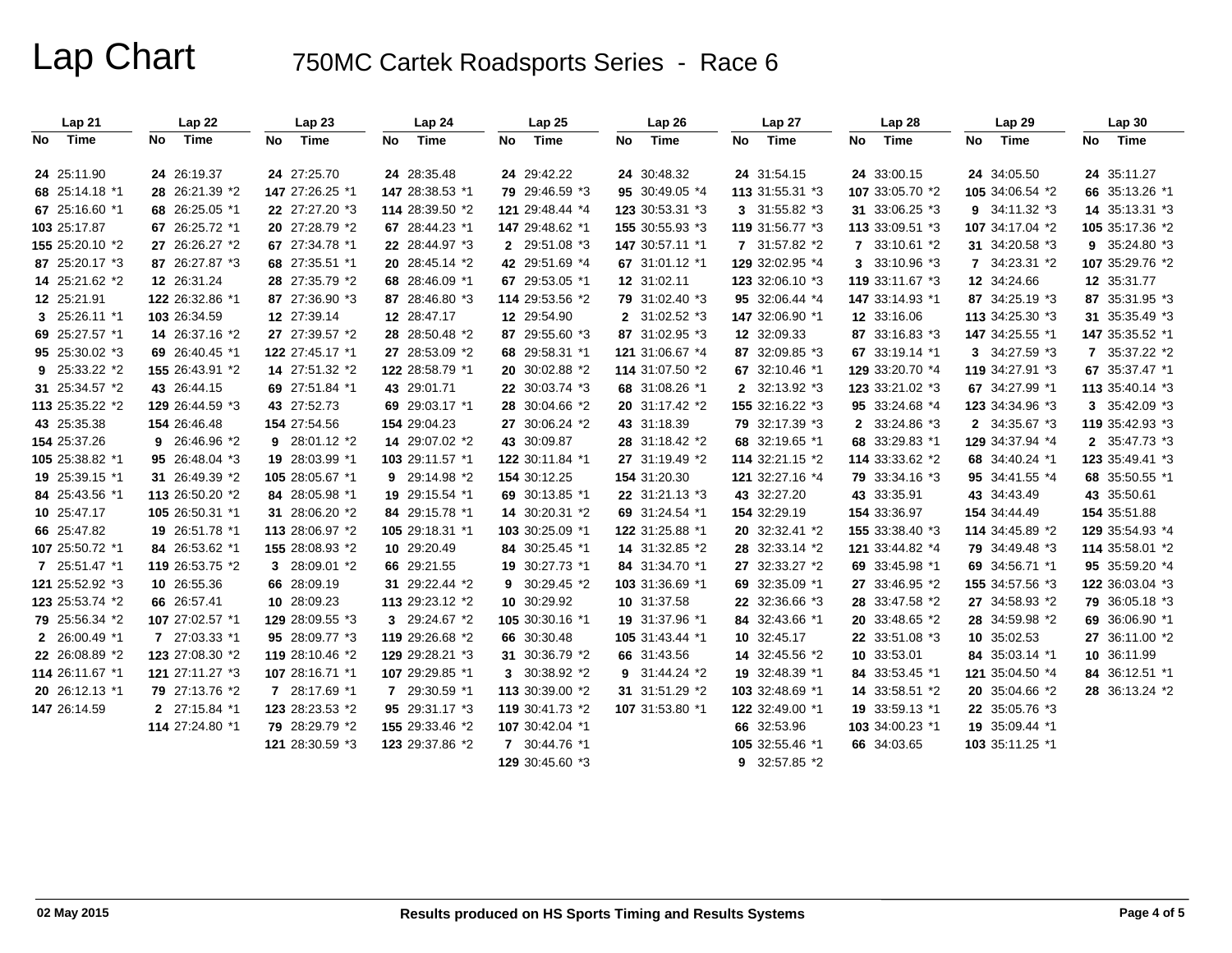| Lap 31          | <b>Lap 32</b>   | Lap33           | Lap <sub>34</sub> | Lap35           | Lap36           | Lap 37          | <b>Lap 38</b>   | Lap39           | <b>Lap 40</b> |
|-----------------|-----------------|-----------------|-------------------|-----------------|-----------------|-----------------|-----------------|-----------------|---------------|
| Time<br>No      | Time<br>No.     | Time<br>No      | No<br>Time        | No<br>Time      | No<br>Time      | Time<br>No      | Time<br>No      | Time<br>No      | Time<br>No.   |
| 24 36:17.51     | 24 37:23.06     | 24 38:29.37     | 24 39:36.84       | 24 40:43.12     | 24 41:49.01     | 24 42:54.92     | 24 44:01.84     | 24 45:08.24     |               |
| 155 36:17.65 *4 | 27 37:23.14 *3  | 84 38:30.82 *2  | 31 39:37.63 *4    | 10 40:45.78 *1  | 113 41:53.72 *4 | 155 42:57.23 *5 | 68 44:02.31 *2  | 9 45:11.32 *4   |               |
| 19 36:20.21 *2  | 28 37:25.83 *3  | 95 38:34.55 *5  | 84 39:39.42 *2    | 114 40:46.81 *3 | 10 41:54.22 *1  | 10 43:03.06 *1  | 2 44:03.94 *4   | 68 45:12.40 *2  |               |
| 20 36:20.63 *3  | 19 37:30.10 *2  | 27 38:35.06 *3  | 69 39:40.38 *2    | 84 40:48.50 *2  | 3 41:54.23 *4   | 84 43:06.08 *2  | 7 44:05.98 *3   | 2 45:14.47 *4   |               |
| 22 36:21.46 *4  | 66 37:32.99 *1  | 79 38:36.87 *4  | 122 39:43.67 *4   | 69 40:51.56 *2  | 123 41:55.62 *4 | 123 43:08.20 *4 | 121 44:10.25 *6 | 10 45:20.49 *1  |               |
| 103 36:22.42 *2 | 103 37:35.01 *2 | 28 38:38.92 *3  | 129 39:46.99 *5   | 31 40:53.07 *4  | 84 41:57.32 *2  | 113 43:09.01 *4 | 10 44:11.94 *1  | 7 45:20.49 *3   |               |
| 66 36:22.49 *1  | 20 37:36.38 *3  | 19 38:41.18 *2  | 27 39:47.29 *3    | 27 40:59.56 *3  | 119 41:58.90 *4 | 3 43:09.56 *4   | 84 44:15.04 *2  | 84 45:23.71 *2  |               |
| 121 36:23.42 *5 | 22 37:37.53 *4  | 66 38:41.66 *1  | 95 39:51.80 *5    | 122 41:00.54 *4 | 114 41:59.55 *3 | 114 43:11.20 *3 | 155 44:16.26 *5 | 121 45:27.80 *6 |               |
| 14 36:26.04 *3  | 14 37:39.43 *3  | 103 38:45.96 *2 | 28 39:52.13 *3    | 66 41:01.86 *1  | 69 42:02.45 *2  | 69 43:13.54 *2  | 123 44:21.80 *4 | 155 45:32.37 *5 |               |
| 105 36:28.44 *2 | 155 37:39.61 *4 | 20 38:50.46 *3  | 66 39:52.33 *1    | 19 41:04.20 *2  | 31 42:08.45 *4  | 119 43:16.42 *4 | 113 44:23.16 *4 | 123 45:35.31 *4 |               |
| 9 36:38.00 *3   | 105 37:39.80 *2 | 105 38:52.14 *2 | 19 39:53.01 *2    | 28 41:06.38 *3  | 66 42:11.15 *1  | 66 43:20.20 *1  | 114 44:23.19 *3 | 114 45:35.50 *3 |               |
| 12 36:39.32     | 121 37:41.89 *5 | 22 38:52.75 *4  | 79 39:53.44 *4    | 103 41:07.11 *2 | 27 42:11.60 *3  | 12 43:21.22     | 3 44:24.04 *4   | 12 45:35.78     |               |
| 87 36:39.52 *3  | 12 37:46.74     | 14 38:53.00 *3  | 103 39:56.58 *2   | 12 41:08.02     | 19 42:14.17 *2  | 87 43:23.14 *3  | 69 44:24.27 *2  | 69 45:36.15 *2  |               |
| 107 36:41.54 *2 | 87 37:47.00 *3  | 12 38:53.65     | 12 40:00.93       | 87 41:09.12 *3  | 12 42:14.80     | 27 43:24.26 *3  | 12 44:28.41     | 87 45:36.67 *3  |               |
| 147 36:44.68 *1 | 9 37:51.47 *3   | 87 38:54.52 *3  | 87 40:02.40 *3    | 79 41:09.42 *4  | 87 42:16.35 *3  | 31 43:24.36 *4  | 87 44:29.29 *3  | 113 45:38.06 *4 |               |
| 67 36:46.62 *1  | 107 37:53.11 *2 | 121 38:59.39 *5 | 105 40:04.85 *2   | 95 41:10.51 *5  | 103 42:18.07 *2 | 19 43:24.77 *2  | 66 44:29.81 *1  | 66 45:38.66 *1  |               |
| 7 36:49.97 *2   | 147 37:53.52 *1 | 155 39:00.35 *4 | 20 40:06.73 *3    | 129 41:15.26 *5 | 28 42:20.05 *3  | 103 43:29.65 *2 | 119 44:32.89 *4 | 3 45:39.18 *4   |               |
| 31 36:51.31 *3  | 67 37:56.26 *1  | 147 39:03.34 *1 | 14 40:07.19 *3    | 105 41:16.58 *2 | 122 42:22.84 *4 | 28 43:33.59 *3  | 19 44:35.20 *2  | 27 45:48.95 *3  |               |
| 113 36:54.41 *3 | 7 38:02.79 *2   | 9 39:04.31 *3   | 22 40:08.16 *4    | 20 41:20.41 *3  | 79 42:24.79 *4  | 105 43:40.02 *2 | 27 44:36.15 *3  | 119 45:50.78 *4 |               |
| 3 36:56.29 *3   | 43 38:06.32     | 67 39:05.10 *1  | 147 40:13.91 *1   | 14 41:21.01 *3  | 105 42:27.98 *2 | 147 43:40.38 *1 | 31 44:38.88 *4  | 103 45:51.47 *2 |               |
| 119 36:57.80 *3 | 154 38:08.55    | 107 39:05.54 *2 | 67 40:15.24 *1    | 147 41:22.29 *1 | 95 42:28.01 *5  | 79 43:41.10 *4  | 103 44:40.37 *2 | 19 45:52.26 *2  |               |
| 43 36:58.18     | 113 38:09.34 *3 | 43 39:13.28     | 107 40:17.69 *2   | 22 41:23.04 *4  | 147 42:31.13 *1 | 67 43:41.51 *1  | 28 44:47.37 *3  | 31 45:53.43 *4  |               |
| 2 36:58.51 *3   | 2 38:10.13 *3   | 7 39:14.89 *2   | 121 40:17.69 *5   | 67 41:23.67 *1  | 129 42:32.15 *5 | 43 43:43.50     | 147 44:50.43 *1 | 43 45:59.17     |               |
| 154 36:59.99    | 68 38:11.11 *1  | 154 39:16.32    | 9 $40:18.64*3$    | 43 41:28.56     | 67 42:32.83 *1  | 95 43:45.55 *5  | 67 44:51.06 *1  | 67 45:59.39 *1  |               |
| 68 37:00.59 *1  | 3 38:11.57 *3   | 2 39:21.12 *3   | 43 40:20.61       | 107 41:29.18 *2 | 20 42:34.50 *3  | 154 43:48.30    | 43 44:51.98     | 147 46:00.00 *1 |               |
| 123 37:03.09 *3 | 119 38:13.63 *3 | 68 39:21.33 *1  | 155 40:20.64 *4   | 154 41:31.79    | 14 42:35.10 *3  | 129 43:48.70 *5 | 105 44:52.52 *2 | 28 46:01.48 *3  |               |
| 114 37:09.66 *2 | 123 38:16.18 *3 | 113 39:24.55 *3 | 154 40:23.99      | 9 $41:32.15*3$  | 43 42:35.70     | 20 43:48.73 *3  | 154 44:56.11    | 105 46:03.62 *2 |               |
| 129 37:11.75 *4 | 114 38:22.64 *2 | 3 39:25.74 *3   | 7 40:27.90 *2     | 121 41:35.57 *5 | 22 42:38.22 *4  | 14 43:49.35 *3  | 79 44:57.16 *4  | 154 46:03.64    |               |
| 122 37:15.71 *3 | 31 38:22.64 *3  | 119 39:28.21 *3 | 68 40:31.58 *1    | 155 41:38.69 *4 | 154 42:39.52    | 107 43:51.61 *2 | 14 45:02.83 *3  | 79 46:12.55 *4  |               |
| 95 37:16.27 *4  | 129 38:28.15 *4 | 123 39:29.05 *3 | 2 40:32.47 *3     | 7 41:39.74 *2   | 107 42:40.25 *2 | 22 43:53.18 *4  | 95 45:03.14 *5  | 107 46:14.51 *2 |               |
| 69 37:17.17 *1  | 10 38:28.19     | 114 39:34.60 *2 | 113 40:39.12 *3   | 68 41:41.67 *1  | 9 42:45.42 *3   | 9 43:58.51 *3   | 107 45:03.35 *2 | 14 46:15.39 *3  |               |
| 10 37:19.37     | 122 38:28.47 *3 | 10 39:36.58     | 3 40:39.59 *3     | 2 41:42.57 *3   | 68 42:51.87 *1  |                 | 20 45:04.40 *3  | 20 46:17.67 *3  |               |
| 79 37:20.54 *3  | 69 38:28.58 *1  |                 | 123 40:41.73 *3   |                 | 121 42:52.70 *5 |                 | 129 45:07.48 *5 | 95 46:21.16 *5  |               |
| 84 37:21.69 *1  |                 |                 | 119 40:42.44 *3   |                 | 2 42:53.01 *3   |                 | 22 45:07.86 *4  | 22 46:23.35 *4  |               |
|                 |                 |                 |                   |                 | 7 42:53.31 *2   |                 |                 | 129 46:24.08 *5 |               |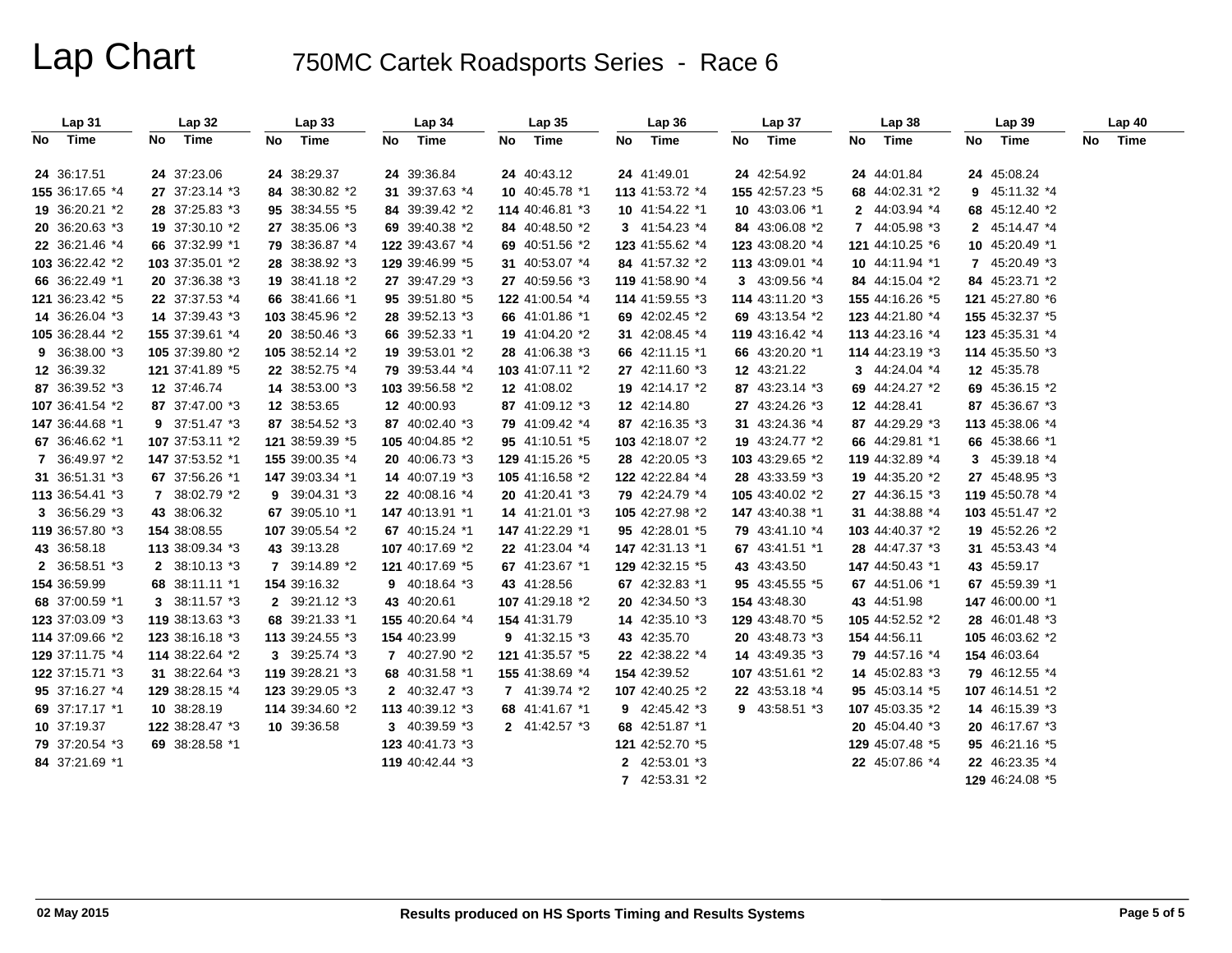### **750MC Cartek Roadsports Series**

#### **LAP TIMES - Race 6**

| $\mathbf{2}$   |                | <b>Grant HATFIELD</b>  |                         |                         |                          |                            |                            |                |         |                |                   |  |  |  |  |
|----------------|----------------|------------------------|-------------------------|-------------------------|--------------------------|----------------------------|----------------------------|----------------|---------|----------------|-------------------|--|--|--|--|
|                | Lap            | $\sim$ 1               | $\overline{2}$          | $\mathbf{3}$            | $\overline{4}$           | 5 <sub>5</sub>             | $\overline{\phantom{0}}$ 6 | $\overline{7}$ | 8       | 9              | $\blacksquare$ 10 |  |  |  |  |
|                | 1              | 1:19.71                | 1:11.26                 | 1:11.61                 | 1:10.58                  | 1:10.85                    | 1:12.13                    | 1:10.61        | 1:13.96 | 1:15.68        | 3:05.61           |  |  |  |  |
|                | 11             | 1:11.35                | 1:11.69                 | 1:11.98                 | 1:11.71                  | 1:12.19                    | 1:13.30                    | 1:11.26        | 1:11.63 | 1:11.02        | 1:12.36           |  |  |  |  |
|                | 21             | 1:15.35                | 2:35.24                 | 1:11.44                 | 1:11.40                  | 1:10.94                    | 1:10.81                    | 1:12.06        | 1:10.78 | 1:11.62        | 1:10.99           |  |  |  |  |
|                | 31             | 1:11.35                | 1:10.10                 | 1:10.44                 | 1:10.93                  | 1:10.53                    |                            |                |         |                |                   |  |  |  |  |
| 3              |                | <b>Dawn TUMBRIDGE</b>  |                         |                         |                          |                            |                            |                |         |                |                   |  |  |  |  |
|                | Lap            | $\sim$ 1               | $\overline{2}$          | $\mathbf{3}$            | $\overline{\phantom{a}}$ | $\overline{\phantom{0}}$ 5 | $\overline{\phantom{0}}$ 6 | $\overline{7}$ | 8       | 9              | $\overline{10}$   |  |  |  |  |
|                | 1              | 1:30.82                | 1:16.45                 | 1:16.23                 | 1:15.12                  | 1:14.54                    | 1:14.68                    | 1:17.12        | 1:15.72 | 1:15.52        | 1:15.27           |  |  |  |  |
|                | 11             | 1:15.04                | 1:13.86                 | 1:15.10                 | 1:14.70                  | 1:14.91                    | 1:13.85                    | 1:15.06        | 1:14.28 | 1:14.57        | 1:23.27           |  |  |  |  |
|                | 21             | 2:42.90                | 1:15.66                 | 1:14.25                 | 1:16.90                  | 1:15.14                    | 1:16.63                    | 1:14.50        | 1:14.20 | 1:15.28        | 1:14.17           |  |  |  |  |
|                | 31             | 1:13.85                | 1:14.64                 | 1:15.33                 | 1:14.48                  | 1:15.14                    |                            |                |         |                |                   |  |  |  |  |
| $\overline{7}$ |                | <b>Benjamin CORBEY</b> |                         |                         |                          |                            |                            |                |         |                |                   |  |  |  |  |
|                | Lap            | $\blacksquare$ 1       | $\overline{2}$          | $\mathbf{3}$            | $\overline{\mathbf{4}}$  | 5 <sub>5</sub>             | $\overline{\phantom{0}}$ 6 | $\overline{7}$ | 8       | $\overline{9}$ | $\overline{10}$   |  |  |  |  |
|                | 1              | 1:23.59                | 1:14.42                 | 1:13.90                 | 1:13.74                  | 1:12.01                    | 1:11.45                    | 1:12.03        | 1:11.78 | 1:10.90        | 1:12.10           |  |  |  |  |
|                | 11             | 1:11.19                | 1:12.05                 | 1:11.87                 | 1:11.37                  | 1:16.17                    | 2:40.88                    | 1:11.45        | 1:11.84 | 1:12.56        | 1:16.17           |  |  |  |  |
|                | 21             | 1:11.86                | 1:14.36                 | 1:12.90                 | 1:14.17                  | 1:13.06                    | 1:12.79                    | 1:12.70        | 1:13.91 | 1:12.75        | 1:12.82           |  |  |  |  |
|                | 31             | 1:12.10                | 1:13.01                 | 1:11.84                 | 1:13.57                  | 1:12.67                    | 1:14.51                    |                |         |                |                   |  |  |  |  |
| 9              |                | <b>Clive BUSSEY</b>    |                         |                         |                          |                            |                            |                |         |                |                   |  |  |  |  |
|                | Lap            | $\sim$ 1               | $\overline{2}$          | $\overline{\mathbf{3}}$ | $\overline{\phantom{a}}$ | $5\phantom{.0}$            | $\overline{\phantom{0}}$ 6 | $\overline{7}$ | 8       | $\overline{9}$ | 10                |  |  |  |  |
|                | 1              | 1:26.71                | 1:14.86                 | 1:14.19                 | 1:13.93                  | 1:13.21                    | 1:13.32                    | 1:14.03        | 1:14.67 | 1:13.97        | 1:13.58           |  |  |  |  |
|                | 11             | 1:13.50                | 1:14.40                 | 1:12.81                 | 1:13.47                  | 1:24.05                    | 2:58.94                    | 1:15.02        | 1:14.26 | 1:14.30        | 1:13.74           |  |  |  |  |
|                | 21             | 1:14.16                | 1:13.86                 | 1:14.47                 | 1:14.79                  | 1:13.61                    | 1:13.47                    | 1:13.48        | 1:13.20 | 1:13.47        | 1:12.84           |  |  |  |  |
|                | 31             | 1:14.33                | 1:13.51                 | 1:13.27                 | 1:13.09                  | 1:12.81                    |                            |                |         |                |                   |  |  |  |  |
| 10             |                | <b>Allan GIBSON</b>    |                         |                         |                          |                            |                            |                |         |                |                   |  |  |  |  |
|                | Lap            | $\blacktriangleleft$   | $\mathbf{2}$            | $\mathbf{3}$            | 4                        | 5 <sub>5</sub>             | 6                          | $\mathbf{7}$   | 8       | 9              | 10                |  |  |  |  |
|                | 1              | 1:12.38                | 1:07.79                 | 1:09.12                 | 1:08.08                  | 1:08.51                    | 1:07.40                    | 1:08.46        | 1:09.19 | 1:08.89        | 1:07.57           |  |  |  |  |
|                | 11             | 1:08.03                | 1:08.82                 | 1:07.92                 | 1:08.72                  | 1:14.86                    | 2:45.91                    | 1:09.26        | 1:08.11 | 1:09.21        | 1:08.53           |  |  |  |  |
|                | 21             | 1:10.41                | 1:08.19                 | 1:13.87                 | 1:11.26                  | 1:09.43                    | 1:07.66                    | 1:07.59        | 1:07.84 | 1:09.52        | 1:09.46           |  |  |  |  |
|                | 31             | 1:07.38                | 1:08.82                 | 1:08.39                 | 1:09.20                  | 1:08.44                    | 1:08.84                    | 1:08.88        | 1:08.55 |                |                   |  |  |  |  |
| 12             |                | <b>Anthony JONES</b>   |                         |                         |                          |                            |                            |                |         |                |                   |  |  |  |  |
|                | Lap            | $\blacktriangleleft$   | $\overline{\mathbf{2}}$ | $\mathbf{3}$            | $\overline{\mathbf{4}}$  | $\overline{\mathbf{5}}$    | $6\phantom{1}$             | $\mathbf{7}$   | 8       | 9              | 10 <sub>1</sub>   |  |  |  |  |
|                | 1              | 1:14.38                | 1:06.65                 | 1:07.02                 | 1:06.48                  | 1:06.74                    | 1:08.11                    | 1:06.50        | 1:07.43 | 1:06.71        | 1:06.52           |  |  |  |  |
|                | 11             | 1:07.90                | 1:07.49                 | 1:07.31                 | 1:07.17                  | 1:07.31                    | 1:06.99                    | 1:07.29        | 1:07.03 | 1:07.08        | 1:10.77           |  |  |  |  |
|                | 21             | 2:49.03                | 1:09.33                 | 1:07.90                 | 1:08.03                  | 1:07.73                    | 1:07.21                    | 1:07.22        | 1:06.73 | 1:08.60        | 1:07.11           |  |  |  |  |
|                | 31             | 1:07.55                | 1:07.42                 | 1:06.91                 | 1:07.28                  | 1:07.09                    | 1:06.78                    | 1:06.42        | 1:07.19 | 1:07.37        |                   |  |  |  |  |
| 14             |                | <b>Antony WILSON</b>   |                         |                         |                          |                            |                            |                |         |                |                   |  |  |  |  |
|                | Lap            | $\mathbf{1}$           | $\overline{\mathbf{2}}$ | $\overline{\mathbf{3}}$ | 4                        | $\overline{\mathbf{5}}$    | $6\phantom{1}$             | $\overline{7}$ | 8       | $\mathbf{9}$   | 10 <sub>1</sub>   |  |  |  |  |
|                | 1 <sub>1</sub> | 1:28.52                | 1:14.77                 | 1:13.02                 | 1:12.78                  | 1:13.18                    | 1:12.33                    | 1:12.92        | 1:15.37 | 1:13.93        | 1:13.31           |  |  |  |  |
|                | 11             | 1:13.56                | 1:13.79                 | 1:12.98                 | 1:13.58                  | 1:14.92                    | 1:13.71                    | 1:23.07        | 2:51.29 | 1:14.59        | 1:15.54           |  |  |  |  |
|                | 21             | 1:14.16                | 1:15.70                 | 1:13.29                 | 1:12.54                  | 1:12.71                    | 1:12.95                    | 1:14.80        | 1:12.73 | 1:13.39        | 1:13.57           |  |  |  |  |
|                | 31             | 1:14.19                | 1:13.82                 | 1:14.09                 | 1:14.25                  | 1:13.48                    | 1:12.56                    |                |         |                |                   |  |  |  |  |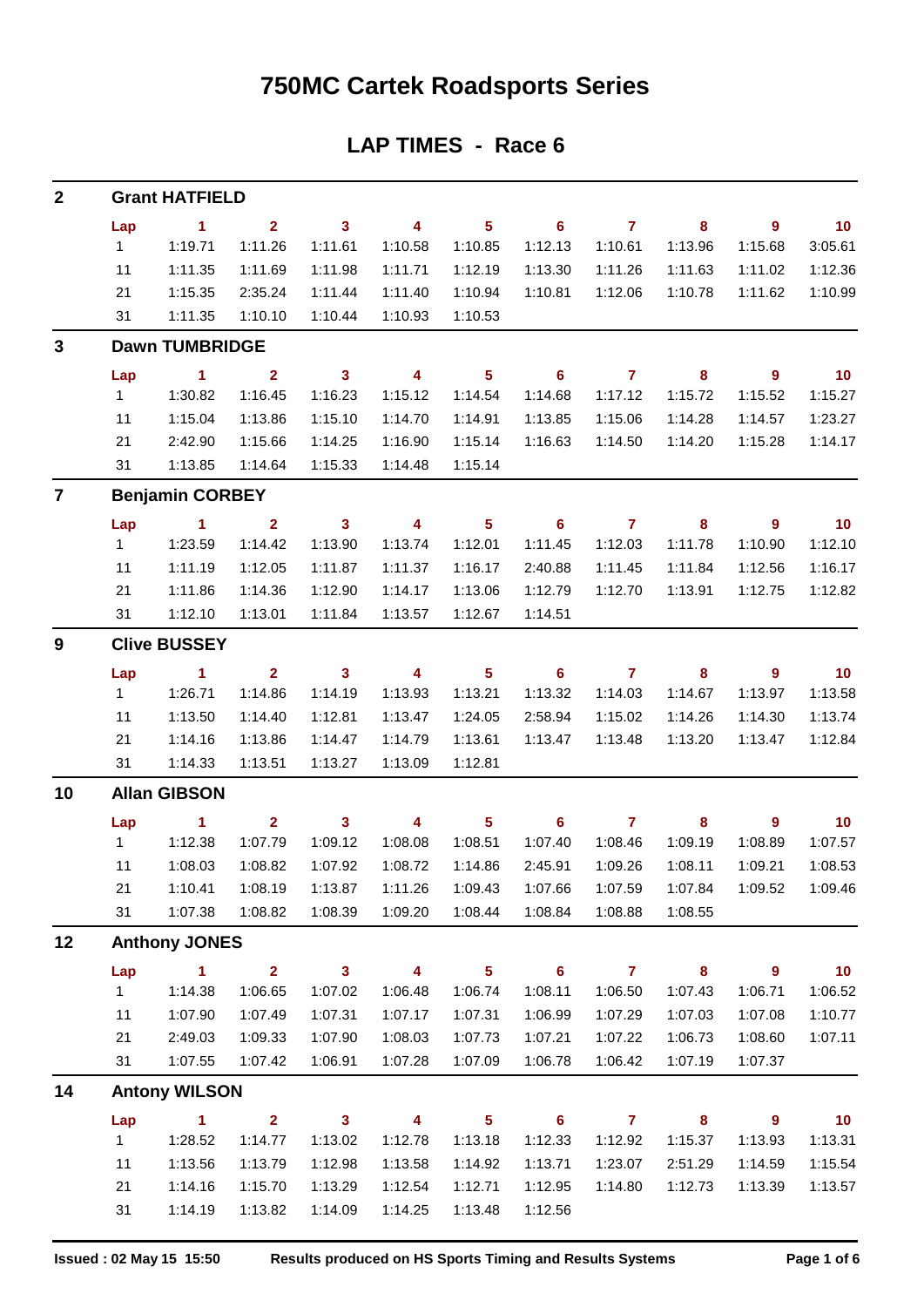| 19 |                      | <b>Andrew STACEY</b>  |                         |                         |                          |                         |                            |                |         |             |                   |  |  |  |  |
|----|----------------------|-----------------------|-------------------------|-------------------------|--------------------------|-------------------------|----------------------------|----------------|---------|-------------|-------------------|--|--|--|--|
|    | Lap                  | $\blacktriangleleft$  | $\overline{\mathbf{2}}$ | $\mathbf{3}$            | 4                        | 5 <sub>5</sub>          | $\overline{\phantom{0}}$ 6 | $\overline{7}$ | 8       | 9           | $\blacksquare$ 10 |  |  |  |  |
|    | 1                    | 1:22.36               | 1:12.85                 | 1:11.88                 | 1:12.26                  | 1:12.13                 | 1:12.43                    | 1:12.35        | 1:12.03 | 1:12.66     | 1:12.06           |  |  |  |  |
|    | 11                   | 1:11.98               | 1:11.96                 | 1:11.36                 | 1:10.99                  | 1:11.09                 | 1:11.63                    | 1:10.78        | 1:15.16 | 2:39.62     | 1:11.57           |  |  |  |  |
|    | 21                   | 1:12.63               | 1:12.21                 | 1:11.55                 | 1:12.19                  | 1:10.23                 | 1:10.43                    | 1:10.74        | 1:10.31 | 1:10.77     | 1:09.89           |  |  |  |  |
|    | 31                   | 1:11.08               | 1:11.83                 | 1:11.19                 | 1:09.97                  | 1:10.60                 | 1:10.43                    | 1:17.06        |         |             |                   |  |  |  |  |
| 20 |                      | <b>Tina COOPER</b>    |                         |                         |                          |                         |                            |                |         |             |                   |  |  |  |  |
|    | Lap                  | $\blacksquare$ 1      | $\mathbf{2}$            | $\overline{\mathbf{3}}$ | $\overline{\phantom{0}}$ | $5\phantom{.0}$         | $\overline{\phantom{0}}$ 6 | $\overline{7}$ | 8       | 9           | $\blacksquare$ 10 |  |  |  |  |
|    | 1                    | 1:21.85               | 1:14.46                 | 1:13.14                 | 1:12.33                  | 1:12.06                 | 1:12.07                    | 1:12.31        | 1:12.77 | 1:12.15     | 1:13.29           |  |  |  |  |
|    | 11                   | 1:12.65               | 1:14.43                 | 1:14.97                 | 1:13.67                  | 1:14.82                 | 1:13.30                    | 1:13.79        | 1:18.99 | 2:42.67     | 1:16.41           |  |  |  |  |
|    | 21                   | 1:16.66               | 1:16.35                 | 1:17.74                 | 1:14.54                  | 1:14.99                 | 1:16.24                    | 1:16.01        | 1:15.97 | 1:15.75     | 1:14.08           |  |  |  |  |
|    | 31                   | 1:16.27               | 1:13.68                 | 1:14.09                 | 1:14.23                  | 1:15.67                 | 1:13.27                    |                |         |             |                   |  |  |  |  |
| 22 |                      | <b>Jakob EBREY</b>    |                         |                         |                          |                         |                            |                |         |             |                   |  |  |  |  |
|    | Lap                  | $\sim$ 1              | $\mathbf{2}$            | $\overline{\mathbf{3}}$ | 4                        | $5\phantom{.0}$         | $\overline{\phantom{0}}$ 6 | $\overline{7}$ | 8       | 9           | 10                |  |  |  |  |
|    | 1                    | 1:31.61               | 1:18.66                 | 1:17.70                 | 1:17.29                  | 1:15.79                 | 1:16.80                    | 1:17.24        | 1:14.89 | 1:15.72     | 1:14.95           |  |  |  |  |
|    | 11                   | 1:15.61               | 1:15.90                 | 1:14.85                 | 1:16.16                  | 1:14.43                 | 1:18.62                    | 2:56.80        | 1:17.79 | 1:18.08     | 1:18.31           |  |  |  |  |
|    | 21                   | 1:17.77               | 1:18.77                 | 1:17.39                 | 1:15.53                  | 1:14.42                 | 1:14.68                    | 1:15.70        | 1:16.07 | 1:15.22     | 1:15.41           |  |  |  |  |
|    | 31                   | 1:14.88               | 1:15.18                 | 1:14.96                 | 1:14.68                  | 1:15.49                 |                            |                |         |             |                   |  |  |  |  |
| 24 |                      | <b>Rob HORSFIELD</b>  |                         |                         |                          |                         |                            |                |         |             |                   |  |  |  |  |
|    | Lap                  | $\blacksquare$ 1      | $\overline{\mathbf{2}}$ | $\mathbf{3}$            | 4                        | $5\phantom{.0}$         | $\overline{\phantom{0}}$ 6 | $\overline{7}$ | 8       | 9           | 10                |  |  |  |  |
|    | 1                    | 1:08.84               | 1:05.82                 | 1:05.27                 | 1:05.61                  | 1:06.00                 | 1:05.35                    | 1:06.75        | 1:07.15 | 1:10.40     | 1:06.43           |  |  |  |  |
|    | 11                   | 1:06.34               | 1:07.15                 | 1:06.91                 | 1:06.11                  | 1:05.88                 | 1:08.23                    | 1:06.31        | 1:06.45 | 1:08.58     | 1:12.09           |  |  |  |  |
|    | 21                   | 2:50.23               | 1:07.47                 | 1:06.33                 | 1:09.78                  | 1:06.74                 | 1:06.10                    | 1:05.83        | 1:06.00 | 1:05.35     | 1:05.77           |  |  |  |  |
|    | 31                   | 1:06.24               | 1:05.55                 | 1:06.31                 | 1:07.47                  | 1:06.28                 | 1:05.89                    | 1:05.91        | 1:06.92 | 1:06.40     |                   |  |  |  |  |
| 27 | <b>Sarah NIBLETT</b> |                       |                         |                         |                          |                         |                            |                |         |             |                   |  |  |  |  |
|    | Lap                  | $\blacktriangleleft$  | $\overline{\mathbf{2}}$ | $\mathbf{3}$            | 4                        | $\overline{\mathbf{5}}$ | $6\phantom{1}6$            | $\mathbf{7}$   | 8       | 9           | $-10$             |  |  |  |  |
|    | $\mathbf{1}$         | 1:25.11               | 1:15.42                 | 1:13.95                 | 1:14.23                  | 1:13.27                 | 1:13.75                    | 1:13.39        | 1:15.28 | 1:13.86     | 1:13.31           |  |  |  |  |
|    | 11                   | 1:13.63               | 1:14.54                 | 1:12.73                 | 1:13.69                  | 1:14.09                 | 1:14.35                    | 1:13.31        | 1:17.20 | 2:46.60     | 1:14.56           |  |  |  |  |
|    | 21                   | 1:13.30               | 1:13.52                 | 1:13.15                 | 1:13.25                  | 1:13.78                 | 1:13.68                    | 1:11.98        | 1:12.07 | 1:12.14     | 1:11.92           |  |  |  |  |
|    | 31                   | 1:12.23               | 1:12.27                 | 1:12.04                 | 1:12.66                  | 1:11.89                 | 1:12.80                    |                |         |             |                   |  |  |  |  |
| 28 |                      | <b>Sean HURLEY</b>    |                         |                         |                          |                         |                            |                |         |             |                   |  |  |  |  |
|    | Lap                  | $\blacktriangleleft$  | 2 <sup>1</sup>          | $\overline{\mathbf{3}}$ | $\overline{\mathbf{4}}$  | 5 <sup>5</sup>          | $6\phantom{1}$             | $\mathbf{7}$   | 8       | 9           | 10 <sub>1</sub>   |  |  |  |  |
|    | 1                    | 1:22.90               | 1:13.88                 | 1:14.91                 | 1:14.23                  | 1:12.84                 | 1:13.74                    | 1:13.03        | 1:13.45 | 1:15.16     | 1:14.51           |  |  |  |  |
|    | 11                   | 1:12.84               | 1:12.72                 | 1:13.23                 | 1:13.25                  | 1:13.89                 | 1:16.98                    | 2:46.25        | 1:13.58 | 1:14.38     | 1:15.62           |  |  |  |  |
|    | 21                   | 1:14.40               | 1:14.69                 | 1:14.18                 | 1:13.76                  | 1:14.72                 | 1:14.44                    | 1:12.40        | 1:13.26 | 1:12.59     | 1:13.09           |  |  |  |  |
|    | 31                   | 1:13.21               | 1:14.25                 | 1:13.67                 | 1:13.54                  | 1:13.78                 | 1:14.11                    |                |         |             |                   |  |  |  |  |
| 31 |                      | <b>George HOUGHAM</b> |                         |                         |                          |                         |                            |                |         |             |                   |  |  |  |  |
|    | Lap                  | $\blacktriangleleft$  | $\overline{2}$          | $\overline{\mathbf{3}}$ | $\overline{\mathbf{4}}$  | 5 <sup>5</sup>          | $6\phantom{1}$             | $\overline{7}$ | 8       | 9           | 10 <sub>1</sub>   |  |  |  |  |
|    | 1                    | 1:27.25               | 1:16.32                 | 1:17.30                 | 1:16.55                  | 1:14.53                 | 1:15.32                    | 1:17.10        | 1:15.18 | 1:15.41     | 1:14.81           |  |  |  |  |
|    | 11                   | 1:14.98               | 1:14.56                 | 1:15.05                 | 1:14.39                  | 1:14.71                 | 1:14.54                    | 1:14.37        | 1:19.79 | 2:42.41     | 1:14.82           |  |  |  |  |
|    | 21                   | 1:16.81               | 1:16.24                 | 1:14.35                 | 1:14.50                  | 1:14.96                 | 1:14.33                    | 1:14.91        | 1:15.82 | 1:31.33     | 1:14.99           |  |  |  |  |
|    | 31                   | 1:15.44               | 1:15.38                 | 1:15.91                 | 1:14.52                  | 1:14.55                 |                            |                |         |             |                   |  |  |  |  |
| 42 |                      | <b>Anthony DAY</b>    |                         |                         |                          |                         |                            |                |         |             |                   |  |  |  |  |
|    | Lap                  | $\blacktriangleleft$  | 2 <sub>1</sub>          | $\overline{\mathbf{3}}$ | $\overline{\mathbf{4}}$  | 5 <sub>5</sub>          | $6^{\circ}$                | $\overline{7}$ | 8       | $9^{\circ}$ | 10 <sub>1</sub>   |  |  |  |  |
|    | 1                    | 1:25.17               | 1:09.90                 | 1:08.96                 | 1:07.43                  | 1:08.37                 | 1:08.54                    | 1:08.18        | 1:08.53 | 1:08.22     | 1:07.64           |  |  |  |  |
|    | 11                   | 1:07.89               | 1:08.57                 | 1:07.74                 | 1:08.00                  | 1:08.60                 | 1:08.97                    | 1:08.57        | 1:08.62 | 1:12.73     | 3:00.73           |  |  |  |  |
|    | 21                   | 4:50.33               |                         |                         |                          |                         |                            |                |         |             |                   |  |  |  |  |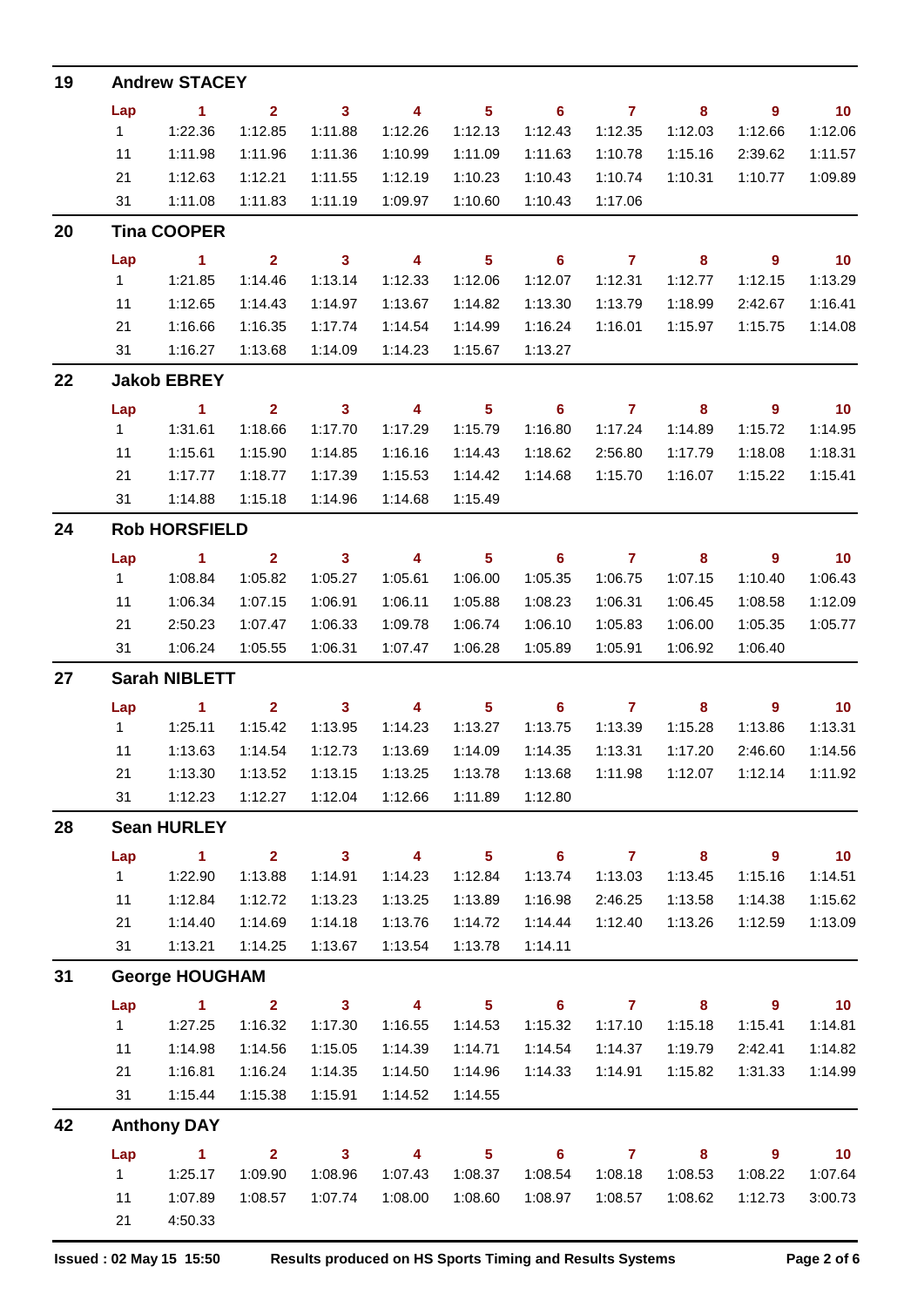| 43 |              | <b>Lewis BATCHELOR</b>   |                    |                            |                    |                         |                            |                    |                    |                    |                    |  |  |  |  |
|----|--------------|--------------------------|--------------------|----------------------------|--------------------|-------------------------|----------------------------|--------------------|--------------------|--------------------|--------------------|--|--|--|--|
|    | Lap          | $\blacktriangleleft$     | $\overline{2}$     | $\overline{\mathbf{3}}$    | 4                  | $5\phantom{a}$          | 6                          | $\overline{7}$     | 8                  | $\boldsymbol{9}$   | 10                 |  |  |  |  |
|    | $\mathbf{1}$ | 1:15.92                  | 1:09.02            | 1:08.26                    | 1:07.80            | 1:07.66                 | 1:07.64                    | 1:08.78            | 1:08.61            | 1:08.44            | 1:08.28            |  |  |  |  |
|    | 11           | 1:07.22                  | 1:08.56            | 1:08.73                    | 1:08.02            | 1:09.72                 | 1:07.83                    | 1:08.05            | 1:07.76            | 1:13.12            | 2:36.08            |  |  |  |  |
|    | 21           | 1:09.88                  | 1:08.77            | 1:08.58                    | 1:08.98            | 1:08.16                 | 1:08.52                    | 1:08.81            | 1:08.71            | 1:07.58            | 1:07.12            |  |  |  |  |
|    | 31           | 1:07.57                  | 1:08.14            | 1:06.96                    | 1:07.33            | 1:07.95                 | 1:07.14                    | 1:07.80            | 1:08.48            | 1:07.19            |                    |  |  |  |  |
| 47 |              | <b>Simon VERSCHUEREN</b> |                    |                            |                    |                         |                            |                    |                    |                    |                    |  |  |  |  |
|    | Lap          | $\blacktriangleleft$     | $\overline{2}$     | $\overline{\mathbf{3}}$    | 4                  | $5\phantom{a}$          | 6                          | $\overline{7}$     | 8                  | 9                  | 10                 |  |  |  |  |
|    | $\mathbf{1}$ | 1:32.10                  | 1:15.29            | 1:13.53                    | 1:12.88            | 1:12.03                 | 1:11.92                    | 1:11.64            | 1:13.47            | 1:11.53            | 1:12.40            |  |  |  |  |
|    | 11           | 1:11.38                  | 1:12.54            | 1:11.82                    | 1:10.97            | 1:10.71                 | 1:10.98                    | 1:20.12            | 2:45.02            |                    |                    |  |  |  |  |
| 66 |              | <b>David GARDNER</b>     |                    |                            |                    |                         |                            |                    |                    |                    |                    |  |  |  |  |
|    | Lap          | 1.                       | $\overline{2}$     | $\mathbf{3}$               | 4                  | $\overline{\mathbf{5}}$ | 6                          | $\mathbf{7}$       | 8                  | 9                  | 10                 |  |  |  |  |
|    | 1            | 1:15.00                  | 1:07.85            | 1:08.52                    | 1:07.52            | 1:08.06                 | 1:08.24                    | 1:08.50            | 1:08.39            | 1:08.54            | 1:08.95            |  |  |  |  |
|    | 11           | 1:07.81                  | 1:08.45            | 1:07.93                    | 1:08.43            | 1:07.56                 | 1:09.20                    | 1:08.40            | 1:07.75            | 1:08.60            | 1:14.98            |  |  |  |  |
|    | 21           | 2:49.14                  | 1:09.59            | 1:11.78                    | 1:12.36            | 1:08.93                 | 1:13.08                    | 1:10.40            | 1:09.69            | 1:09.61            | 1:09.23            |  |  |  |  |
|    | 31           | 1:10.50                  | 1:08.67            | 1:10.67                    | 1:09.53            | 1:09.29                 | 1:09.05                    | 1:09.61            | 1:08.85            |                    |                    |  |  |  |  |
| 67 |              | <b>Lloyd CHAFER</b>      |                    |                            |                    |                         |                            |                    |                    |                    |                    |  |  |  |  |
|    | Lap          | 1.                       | $\overline{2}$     | $\mathbf{3}$               | 4                  | $\overline{\mathbf{5}}$ | 6                          | $\mathbf{7}$       | 8                  | $\boldsymbol{9}$   | 10                 |  |  |  |  |
|    | $\mathbf{1}$ | 1:21.54                  | 1:12.42            | 1:10.79                    | 1:09.35            | 1:10.06                 | 1:11.09                    | 1:09.37            | 1:09.45            | 1:09.70            | 1:08.78            |  |  |  |  |
|    | 11           | 1:09.65                  | 1:10.18            | 1:09.95                    | 1:09.21            | 1:08.78                 | 1:08.65                    | 1:13.11            | 2:51.33            | 1:10.48            | 1:12.71            |  |  |  |  |
|    | 21           | 1:09.12                  | 1:09.06            | 1:09.45                    | 1:08.82            | 1:08.07                 | 1:09.34                    | 1:08.68            | 1:08.85            | 1:09.48            | 1:09.15            |  |  |  |  |
|    | 31           | 1:09.64                  | 1:08.84            | 1:10.14                    | 1:08.43            | 1:09.16                 | 1:08.68                    | 1:09.55            | 1:08.33            |                    |                    |  |  |  |  |
| 68 |              | <b>Steve HEWSON</b>      |                    |                            |                    |                         |                            |                    |                    |                    |                    |  |  |  |  |
|    | Lap          | 1.                       | $\overline{2}$     | $\mathbf{3}$               | 4                  | $\overline{\mathbf{5}}$ | 6                          | $\mathbf{7}$       | $\pmb{8}$          | 9                  | 10                 |  |  |  |  |
|    | $\mathbf{1}$ | 1:17.69                  | 1:11.18            | 1:11.68                    | 1:10.52            | 1:12.45                 | 1:11.39                    | 1:11.11            | 1:11.50            | 1:10.37            | 1:10.41            |  |  |  |  |
|    | 11           | 1:09.79                  | 1:10.07            | 1:10.56                    | 1:11.16            | 1:10.43                 | 1:10.45                    | 1:15.02            | 2:37.15            | 1:10.80            | 1:10.45            |  |  |  |  |
|    | 21           | 1:10.87                  | 1:10.46<br>1:10.22 | 1:10.58                    | 1:12.22            | 1:09.95                 | 1:11.39                    | 1:10.18            | 1:10.41            | 1:10.31            | 1:10.04            |  |  |  |  |
|    | 31           | 1:10.52                  |                    | 1:10.25                    | 1:10.09            | 1:10.20                 | 1:10.44                    | 1:10.09            |                    |                    |                    |  |  |  |  |
| 69 |              | <b>Aaron HARDING</b>     |                    |                            |                    |                         |                            |                    |                    |                    |                    |  |  |  |  |
|    | Lap          | $\blacktriangleleft$     | $\mathbf{2}$       | $\mathbf{3}$               | $\overline{4}$     | 5 <sup>1</sup>          | $\overline{\phantom{0}}$ 6 | $\overline{7}$     | 8                  | $\overline{9}$     | 10                 |  |  |  |  |
|    | 1            | 1:19.84                  | 1:11.20            | 1:10.54<br>1:10.64         | 1:10.71            | 1:10.98                 | 1:10.32                    | 1:10.78            | 1:11.23<br>1:10.28 | 1:10.40            | 1:10.46            |  |  |  |  |
|    | 11<br>21     | 1:10.83<br>1:12.88       | 1:10.62<br>1:11.39 | 1:11.33                    | 1:11.11<br>1:10.68 | 1:11.04<br>1:10.69      | 1:10.40<br>1:10.55         | 1:10.39<br>1:10.89 | 1:10.73            | 1:13.60<br>1:10.19 | 2:52.20<br>1:10.27 |  |  |  |  |
|    | 31           | 1:11.41                  | 1:11.80            | 1:11.18                    | 1:10.89            | 1:11.09                 | 1:10.73                    | 1:11.88            |                    |                    |                    |  |  |  |  |
| 79 |              | <b>James CANFER</b>      |                    |                            |                    |                         |                            |                    |                    |                    |                    |  |  |  |  |
|    | Lap          | $\blacktriangleleft$     | $\overline{2}$     | $\overline{\phantom{a}}$ 3 | $\overline{4}$     | 5 <sup>5</sup>          | $\overline{\phantom{0}}$ 6 | $\overline{7}$     | 8                  | 9                  | 10                 |  |  |  |  |
|    | $\mathbf{1}$ | 1:27.66                  | 1:16.34            | 1:16.58                    | 1:16.07            | 1:14.80                 | 1:15.17                    | 1:25.34            | 1:15.18            | 1:14.92            | 1:15.35            |  |  |  |  |
|    | 11           | 1:15.53                  | 1:15.94            | 1:15.64                    | 1:15.94            | 1:15.56                 | 1:16.17                    | 1:18.79            | 2:47.47            | 1:17.89            | 1:17.42            |  |  |  |  |
|    | 21           | 1:16.03                  | 1:16.80            | 1:15.81                    | 1:14.99            | 1:16.77                 | 1:15.32                    | 1:15.70            | 1:15.36            | 1:16.33            | 1:16.57            |  |  |  |  |
|    | 31           | 1:15.98                  | 1:15.37            | 1:16.31                    | 1:16.06            | 1:15.39                 |                            |                    |                    |                    |                    |  |  |  |  |
| 80 |              | <b>Mark HAMMERSLEY</b>   |                    |                            |                    |                         |                            |                    |                    |                    |                    |  |  |  |  |
|    | Lap          | $\blacktriangleleft$     | $\mathbf{2}$       | $\mathbf{3}$               | 4                  | 5 <sub>5</sub>          | 6                          | $\mathbf{7}$       | 8                  | 9                  | 10                 |  |  |  |  |
|    | 1            | 1:17.68                  | 1:10.75            | 1:11.42                    | 1:10.80            | 1:12.84                 | 1:11.05                    | 1:11.07            | 1:46.59            |                    |                    |  |  |  |  |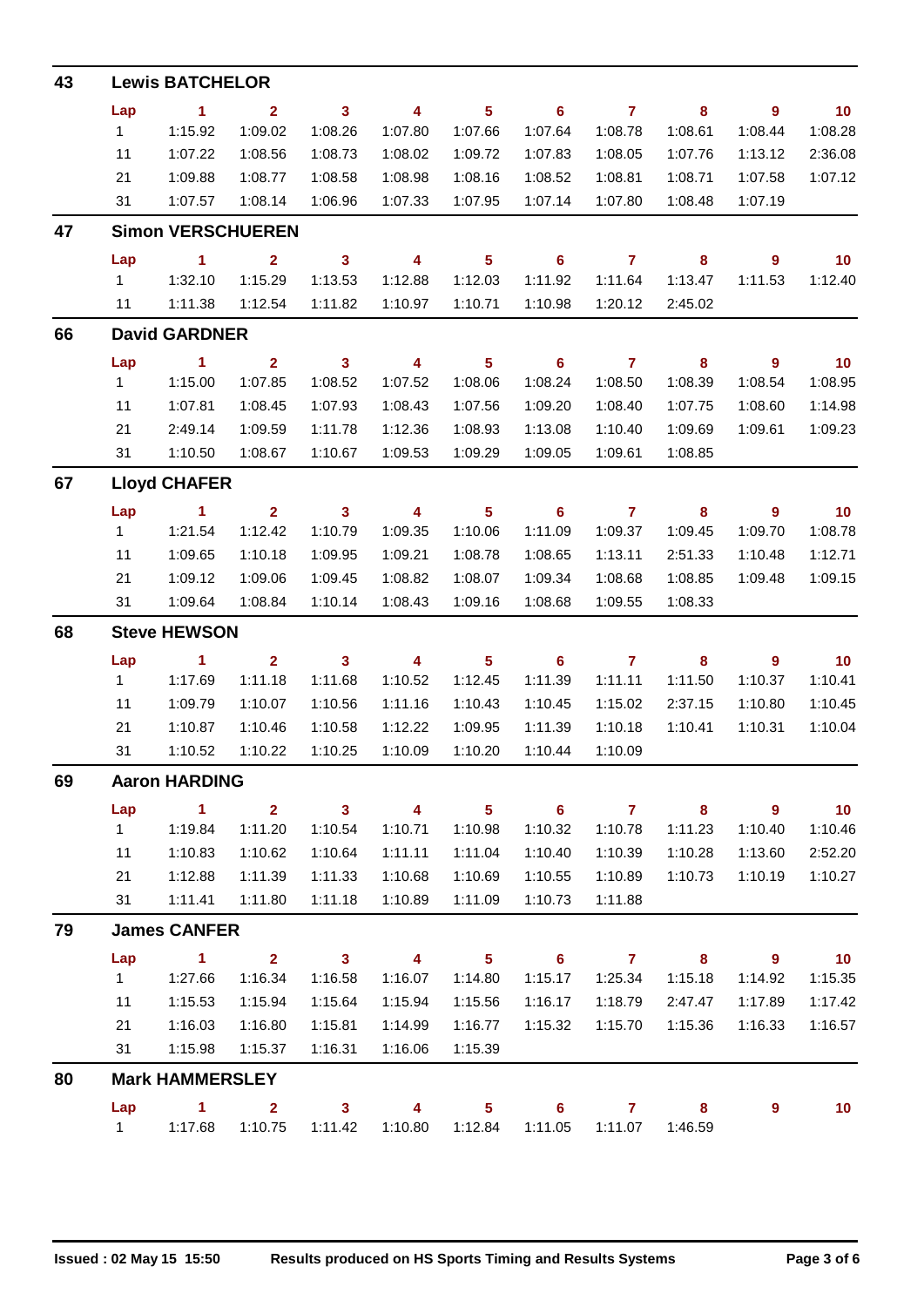| 84  | <b>Leon BIDGWAY</b> |                         |                |                            |                         |                |                            |                |         |                  |                   |  |  |  |
|-----|---------------------|-------------------------|----------------|----------------------------|-------------------------|----------------|----------------------------|----------------|---------|------------------|-------------------|--|--|--|
|     | Lap                 | $\blacksquare$ 1        | $\overline{2}$ | $\overline{\mathbf{3}}$    | 4                       | 5 <sub>5</sub> | 6                          | $\overline{7}$ | 8       | 9                | 10                |  |  |  |
|     | 1                   | 1:20.93                 | 1:14.96        | 1:14.48                    | 1:13.25                 | 1:11.75        | 1:10.57                    | 1:11.01        | 1:11.57 | 1:10.09          | 1:09.82           |  |  |  |
|     | 11                  | 1:11.39                 | 1:11.68        | 1:09.72                    | 1:09.76                 | 1:09.67        | 1:10.56                    | 1:10.04        | 1:11.27 | 1:15.05          | 2:55.99           |  |  |  |
|     | 21                  | 1:10.06                 | 1:12.36        | 1:09.80                    | 1:09.67                 | 1:09.25        | 1:08.96                    | 1:09.79        | 1:09.69 | 1:09.37          | 1:09.18           |  |  |  |
|     | 31                  | 1:09.13                 | 1:08.60        | 1:09.08                    | 1:08.82                 | 1:08.76        | 1:08.96                    | 1:08.67        |         |                  |                   |  |  |  |
| 87  |                     | <b>Neville ANDERSON</b> |                |                            |                         |                |                            |                |         |                  |                   |  |  |  |
|     | Lap                 | $\sim$ 1                | $\overline{2}$ | $\overline{\phantom{a}}$ 3 | $\overline{\mathbf{4}}$ | 5 <sub>5</sub> | $\overline{\phantom{0}}$ 6 | $\overline{7}$ | 8       | $\overline{9}$   | 10                |  |  |  |
|     | 1                   | 4:26.69                 | 1:10.67        | 1:09.13                    | 1:08.38                 | 1:10.24        | 1:08.33                    | 1:07.49        | 1:09.57 | 1:10.90          | 1:08.75           |  |  |  |
|     | 11                  | 1:07.59                 | 1:07.86        | 1:07.54                    | 1:13.30                 | 2:29.16        | 1:07.75                    | 1:07.13        | 1:09.69 | 1:07.70          | 1:09.03           |  |  |  |
|     | 21                  | 1:09.90                 | 1:08.80        | 1:07.35                    | 1:06.90                 | 1:06.98        | 1:08.36                    | 1:06.76        | 1:07.57 | 1:07.48          | 1:07.52           |  |  |  |
|     | 31                  | 1:07.88                 | 1:06.72        | 1:07.23                    | 1:06.79                 | 1:06.15        | 1:07.38                    |                |         |                  |                   |  |  |  |
| 95  |                     | <b>James RUDECKI</b>    |                |                            |                         |                |                            |                |         |                  |                   |  |  |  |
|     | Lap                 | $\blacksquare$ 1        | $\mathbf{2}$   | $\overline{\mathbf{3}}$    | $\overline{4}$          | 5 <sub>5</sub> | $\overline{\phantom{0}}$ 6 | $\overline{7}$ | 8       | $\boldsymbol{9}$ | $\blacksquare$ 10 |  |  |  |
|     | $\mathbf{1}$        | 1:36.77                 | 1:19.99        | 1:18.77                    | 1:17.90                 | 1:18.74        | 1:19.45                    | 1:18.05        | 1:17.68 | 1:17.70          | 1:18.44           |  |  |  |
|     | 11                  | 1:19.28                 | 1:19.19        | 1:18.60                    | 1:19.28                 | 1:20.82        | 1:21.34                    | 1:23.90        | 2:44.12 | 1:18.02          | 1:21.73           |  |  |  |
|     | 21                  | 1:21.40                 | 1:17.88        | 1:17.39                    | 1:18.24                 | 1:16.87        | 1:17.65                    | 1:17.07        | 1:18.28 | 1:17.25          | 1:18.71           |  |  |  |
|     | 31                  | 1:17.50                 | 1:17.54        | 1:17.59                    | 1:18.02                 |                |                            |                |         |                  |                   |  |  |  |
| 103 | <b>Darren SMEE</b>  |                         |                |                            |                         |                |                            |                |         |                  |                   |  |  |  |
|     | Lap                 | $\blacksquare$ 1        | $\mathbf{2}$   | $\overline{\mathbf{3}}$    | 4                       | 5 <sub>5</sub> | $\overline{\phantom{0}}$ 6 | $\overline{7}$ | 8       | 9                | 10                |  |  |  |
|     | $\mathbf{1}$        | 1:21.83                 | 1:13.73        | 1:12.26                    | 1:11.85                 | 1:10.56        | 1:11.47                    | 1:12.11        | 1:11.93 | 1:11.24          | 1:10.96           |  |  |  |
|     | 11                  | 1:11.43                 | 1:12.03        | 1:12.36                    | 1:12.15                 | 1:11.28        | 1:10.55                    | 1:11.70        | 1:10.91 | 1:11.23          | 1:12.26           |  |  |  |
|     | 21                  | 1:14.03                 | 1:16.72        | 2:36.98                    | 1:13.52                 | 1:11.60        | 1:12.00                    | 1:11.54        | 1:11.02 | 1:11.17          | 1:12.59           |  |  |  |
|     | 31                  | 1:10.95                 | 1:10.62        | 1:10.53                    | 1:10.96                 | 1:11.58        | 1:10.72                    | 1:11.10        |         |                  |                   |  |  |  |
| 105 | <b>Chris WOOD</b>   |                         |                |                            |                         |                |                            |                |         |                  |                   |  |  |  |
|     | Lap                 | $\blacktriangleleft$    | $\mathbf{2}$   | $\overline{\phantom{a}}$ 3 | 4                       | 5 <sup>5</sup> | 6                          | $\mathbf{7}$   | 8       | 9                | 10                |  |  |  |
|     | 1                   | 1:21.29                 | 1:12.80        | 1:11.89                    | 1:11.74                 | 1:11.86        | 1:11.80                    | 1:11.90        | 1:11.84 | 1:11.15          | 1:11.29           |  |  |  |
|     | 11                  | 1:11.96                 | 1:12.67        | 1:11.73                    | 1:12.26                 | 1:16.39        | 2:38.34                    | 1:11.70        | 1:11.27 | 1:11.36          | 1:13.58           |  |  |  |
|     | 21                  | 1:11.49                 | 1:15.36        | 1:12.64                    | 1:11.85                 | 1:13.28        | 1:12.02                    | 1:11.08        | 1:10.82 | 1:11.08          | 1:11.36           |  |  |  |
|     | 31                  | 1:12.34                 | 1:12.71        | 1:11.73                    | 1:11.40                 | 1:12.04        | 1:12.50                    | 1:11.10        |         |                  |                   |  |  |  |
| 107 |                     | <b>Darren HOWE</b>      |                |                            |                         |                |                            |                |         |                  |                   |  |  |  |
|     | Lap                 | $\mathbf{1}$            | 2 <sup>1</sup> | $\overline{\mathbf{3}}$    | 4                       | $5\phantom{a}$ | 6                          | $\mathbf{7}$   | 8       | 9                | 10 <sub>1</sub>   |  |  |  |
|     | 1                   | 1:25.54                 | 1:15.25        | 1:13.83                    | 1:12.04                 | 1:12.42        | 1:11.22                    | 1:11.65        | 1:12.40 | 1:11.88          | 1:12.28           |  |  |  |
|     | 11                  | 1:12.56                 | 1:12.33        | 1:12.03                    | 1:12.37                 | 1:12.33        | 1:12.00                    | 1:15.43        | 2:36.71 | 1:11.93          | 1:14.52           |  |  |  |
|     | 21                  | 1:11.85                 | 1:14.14        | 1:13.14                    | 1:12.19                 | 1:11.76        | 1:11.90                    | 1:11.34        | 1:12.72 | 1:11.78          | 1:11.57           |  |  |  |
|     | 31                  | 1:12.43                 | 1:12.15        | 1:11.49                    | 1:11.07                 | 1:11.36        | 1:11.74                    | 1:11.16        |         |                  |                   |  |  |  |
| 113 |                     | <b>Farard DARVER</b>    |                |                            |                         |                |                            |                |         |                  |                   |  |  |  |
|     | Lap                 | 1.                      | $\overline{2}$ | $\mathbf{3}$               | 4                       | 5 <sub>5</sub> | 6                          | $\overline{7}$ | 8       | 9                | 10 <sub>1</sub>   |  |  |  |
|     | 1                   | 1:30.40                 | 1:16.53        | 1:16.13                    | 1:14.78                 | 1:14.83        | 1:14.83                    | 1:15.98        | 1:14.38 | 1:15.47          | 1:14.59           |  |  |  |
|     | 11                  | 1:15.74                 | 1:14.90        | 1:15.22                    | 1:14.28                 | 1:14.76        | 1:16.69                    | 2:46.38        | 1:14.00 | 1:15.33          | 1:14.98           |  |  |  |
|     | 21                  | 1:16.77                 | 1:16.15        | 1:15.88                    | 1:16.31                 | 1:14.20        | 1:15.79                    | 1:14.84        | 1:14.27 | 1:14.93          | 1:15.21           |  |  |  |
|     | 31                  | 1:14.57                 | 1:14.60        | 1:15.29                    | 1:14.15                 | 1:14.90        |                            |                |         |                  |                   |  |  |  |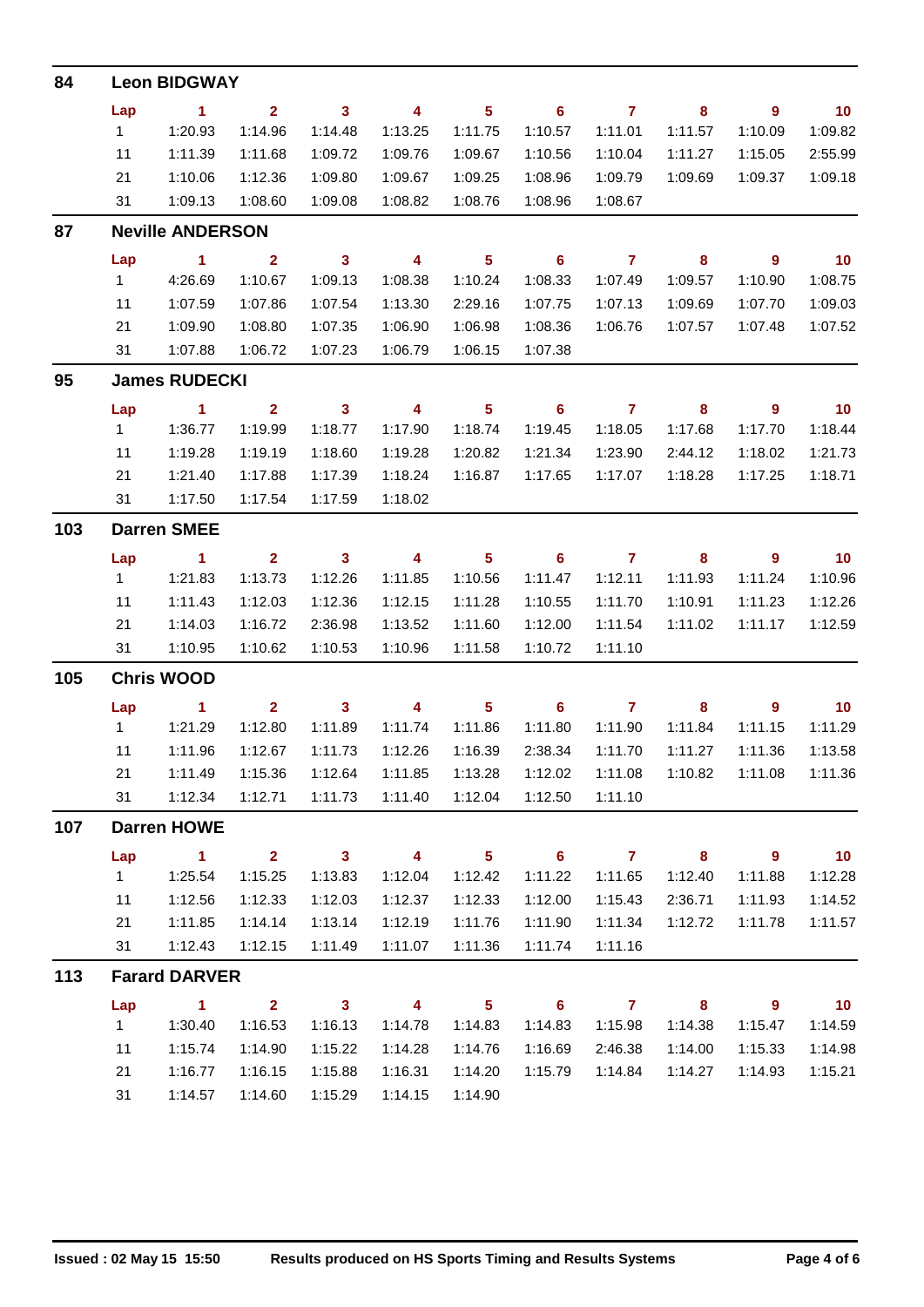| 114 |     | <b>Brian WATSON</b>   |                |                            |                         |                         |                            |                |         |                |                 |  |  |  |  |
|-----|-----|-----------------------|----------------|----------------------------|-------------------------|-------------------------|----------------------------|----------------|---------|----------------|-----------------|--|--|--|--|
|     | Lap | $\blacksquare$ 1      | $\mathbf{2}$   | $\overline{\mathbf{3}}$    | 4                       | 5 <sup>5</sup>          | $\overline{\phantom{0}}$ 6 | $\overline{7}$ | 8       | $\overline{9}$ | 10              |  |  |  |  |
|     | 1   | 1:24.38               | 1:14.79        | 1:13.47                    | 1:13.77                 | 1:13.27                 | 1:13.10                    | 1:13.47        | 1:16.22 | 1:13.60        | 1:13.40         |  |  |  |  |
|     | 11  | 1:13.31               | 1:12.53        | 1:12.58                    | 1:18.84                 | 2:36.61                 | 1:13.10                    | 1:13.00        | 1:12.52 | 1:14.51        | 1:15.20         |  |  |  |  |
|     | 21  | 1:13.13               | 1:14.70        | 1:14.06                    | 1:13.94                 | 1:13.65                 | 1:12.47                    | 1:12.27        | 1:12.12 | 1:11.65        | 1:12.98         |  |  |  |  |
|     | 31  | 1:11.96               | 1:12.21        | 1:12.74                    | 1:11.65                 | 1:11.99                 | 1:12.31                    |                |         |                |                 |  |  |  |  |
| 119 |     | <b>Chris CAMP</b>     |                |                            |                         |                         |                            |                |         |                |                 |  |  |  |  |
|     | Lap | $\blacksquare$ 1      | $\mathbf{2}$   | $\overline{\mathbf{3}}$    | $\overline{\mathbf{4}}$ | $5^{\circ}$             | $\overline{\phantom{0}}$ 6 | $\overline{7}$ | 8       | $\overline{9}$ | $\overline{10}$ |  |  |  |  |
|     | 1   | 1:32.01               | 1:18.61        | 1:15.70                    | 1:14.38                 | 1:14.23                 | 1:14.89                    | 1:15.02        | 1:15.24 | 1:15.47        | 1:15.32         |  |  |  |  |
|     | 11  | 1:14.69               | 1:13.98        | 1:15.45                    | 1:14.63                 | 1:14.74                 | 1:14.09                    | 1:14.73        | 1:14.69 | 1:21.28        | 2:44.60         |  |  |  |  |
|     | 21  | 1:16.71               | 1:16.22        | 1:15.05                    | 1:15.04                 | 1:14.90                 | 1:16.24                    | 1:15.02        | 1:14.87 | 1:15.83        | 1:14.58         |  |  |  |  |
|     | 31  | 1:14.23               | 1:16.46        | 1:17.52                    | 1:16.47                 | 1:17.89                 |                            |                |         |                |                 |  |  |  |  |
| 121 |     | <b>Daniel SMITH</b>   |                |                            |                         |                         |                            |                |         |                |                 |  |  |  |  |
|     | Lap | $\sim$ 1              | $\mathbf{2}$   | $\overline{\mathbf{3}}$    | 4                       | 5 <sub>5</sub>          | $\overline{\phantom{0}}$ 6 | $\overline{7}$ | 8       | $\overline{9}$ | $\overline{10}$ |  |  |  |  |
|     | 1   | 1:37.02               | 1:19.90        | 1:18.86                    | 1:17.97                 | 1:19.41                 | 1:19.31                    | 1:18.10        | 1:18.63 | 1:16.75        | 1:19.83         |  |  |  |  |
|     | 11  | 1:19.50               | 1:17.79        | 1:18.77                    | 1:18.54                 | 1:26.34                 | 3:08.08                    | 1:17.85        | 1:20.27 | 1:18.35        | 1:19.32         |  |  |  |  |
|     | 21  | 1:17.85               | 1:18.23        | 1:20.49                    | 1:17.66                 | 1:19.68                 | 1:18.92                    | 1:18.47        | 1:17.50 | 1:18.30        | 1:17.88         |  |  |  |  |
|     | 31  | 1:17.13               | 1:17.55        | 1:17.55                    |                         |                         |                            |                |         |                |                 |  |  |  |  |
| 122 |     | <b>Alistair CAMP</b>  |                |                            |                         |                         |                            |                |         |                |                 |  |  |  |  |
|     | Lap | $\sim$ 1              | $\mathbf{2}$   | $\overline{\phantom{a}}$ 3 | 4                       | 5 <sup>5</sup>          | $\overline{\phantom{0}}$ 6 | $\overline{7}$ | 8       | $\overline{9}$ | $\overline{10}$ |  |  |  |  |
|     | 1   | 1:17.96               | 1:11.33        | 1:11.03                    | 1:10.11                 | 1:10.40                 | 1:09.95                    | 1:09.77        | 1:09.59 | 1:10.11        | 1:09.86         |  |  |  |  |
|     | 11  | 1:10.16               | 1:11.02        | 1:10.58                    | 1:11.64                 | 1:11.00                 | 1:11.20                    | 1:11.62        | 1:12.48 | 1:12.76        | 1:17.05         |  |  |  |  |
|     | 21  | 2:43.24               | 1:12.31        | 1:13.62                    | 1:13.05                 | 1:14.04                 | 1:23.12                    | 3:14.04        | 1:12.67 | 1:12.76        | 1:15.20         |  |  |  |  |
|     | 31  | 1:16.87               | 1:22.30        |                            |                         |                         |                            |                |         |                |                 |  |  |  |  |
| 123 |     | <b>Richard SCOTT</b>  |                |                            |                         |                         |                            |                |         |                |                 |  |  |  |  |
|     | Lap | $\blacksquare$        | $\overline{2}$ | $\mathbf{3}$               | 4                       | 5 <sup>5</sup>          | $\overline{\phantom{0}}$ 6 | $\overline{7}$ | 8       | 9              | 10              |  |  |  |  |
|     | 1   | 1:31.19               | 1:17.45        | 1:15.67                    | 1:16.10                 | 1:16.15                 | 1:15.99                    | 1:15.38        | 1:15.63 | 1:15.53        | 1:16.12         |  |  |  |  |
|     | 11  | 1:17.13               | 1:17.05        | 1:15.84                    | 1:15.29                 | 1:15.30                 | 1:17.88                    | 2:50.34        | 1:14.77 | 1:14.93        | 1:14.56         |  |  |  |  |
|     | 21  | 1:15.23               | 1:14.33        | 1:15.45                    | 1:12.79                 | 1:14.92                 | 1:13.94                    | 1:14.45        | 1:13.68 | 1:13.09        | 1:12.87         |  |  |  |  |
|     | 31  | 1:12.68               | 1:13.89        | 1:12.58                    | 1:13.60                 | 1:13.51                 |                            |                |         |                |                 |  |  |  |  |
| 129 |     | <b>Kelly WILLIAMS</b> |                |                            |                         |                         |                            |                |         |                |                 |  |  |  |  |
|     | Lap | 1.                    | 2 <sup>1</sup> | $\mathbf{3}$               | 4                       | $\overline{\mathbf{5}}$ | 6                          | $\mathbf{7}$   | 8       | 9              | 10 <sub>1</sub> |  |  |  |  |
|     | 1   | 1:35.96               | 1:19.31        | 1:18.70                    | 1:18.93                 | 1:18.41                 | 1:20.80                    | 1:18.01        | 1:18.45 | 1:17.09        | 1:19.21         |  |  |  |  |
|     | 11  | 1:18.28               | 1:19.29        | 1:18.26                    | 1:18.00                 | 1:21.18                 | 1:21.20                    | 1:18.07        | 1:20.00 | 2:45.44        | 1:24.96         |  |  |  |  |
|     | 21  | 1:18.66               | 1:17.39        | 1:17.35                    | 1:17.75                 | 1:17.24                 | 1:16.99                    | 1:16.82        | 1:16.40 | 1:18.84        | 1:28.27         |  |  |  |  |
|     | 31  | 1:16.89               | 1:16.55        | 1:18.78                    | 1:16.60                 |                         |                            |                |         |                |                 |  |  |  |  |
| 147 |     | <b>Simon HANDS</b>    |                |                            |                         |                         |                            |                |         |                |                 |  |  |  |  |
|     | Lap | 1                     | 2 <sup>1</sup> | $\mathbf{3}$               | 4                       | $\overline{\mathbf{5}}$ | $6\phantom{a}$             | $\mathbf{7}$   | 8       | 9              | 10 <sub>1</sub> |  |  |  |  |
|     | 1   | 1:16.21               | 1:10.97        | 1:10.51                    | 1:09.95                 | 1:09.43                 | 1:09.74                    | 1:09.14        | 1:09.64 | 1:08.91        | 1:08.88         |  |  |  |  |
|     | 11  | 1:08.66               | 1:09.56        | 1:08.34                    | 1:09.55                 | 1:09.01                 | 1:11.09                    | 1:10.19        | 1:18.96 | 2:44.00        | 1:10.96         |  |  |  |  |
|     | 21  | 1:10.89               | 1:11.66        | 1:12.28                    | 1:10.09                 | 1:08.49                 | 1:09.79                    | 1:08.03        | 1:10.62 | 1:09.97        | 1:09.16         |  |  |  |  |
|     | 31  | 1:08.84               | 1:09.82        | 1:10.57                    | 1:08.38                 | 1:08.84                 | 1:09.25                    | 1:10.05        | 1:09.57 |                |                 |  |  |  |  |